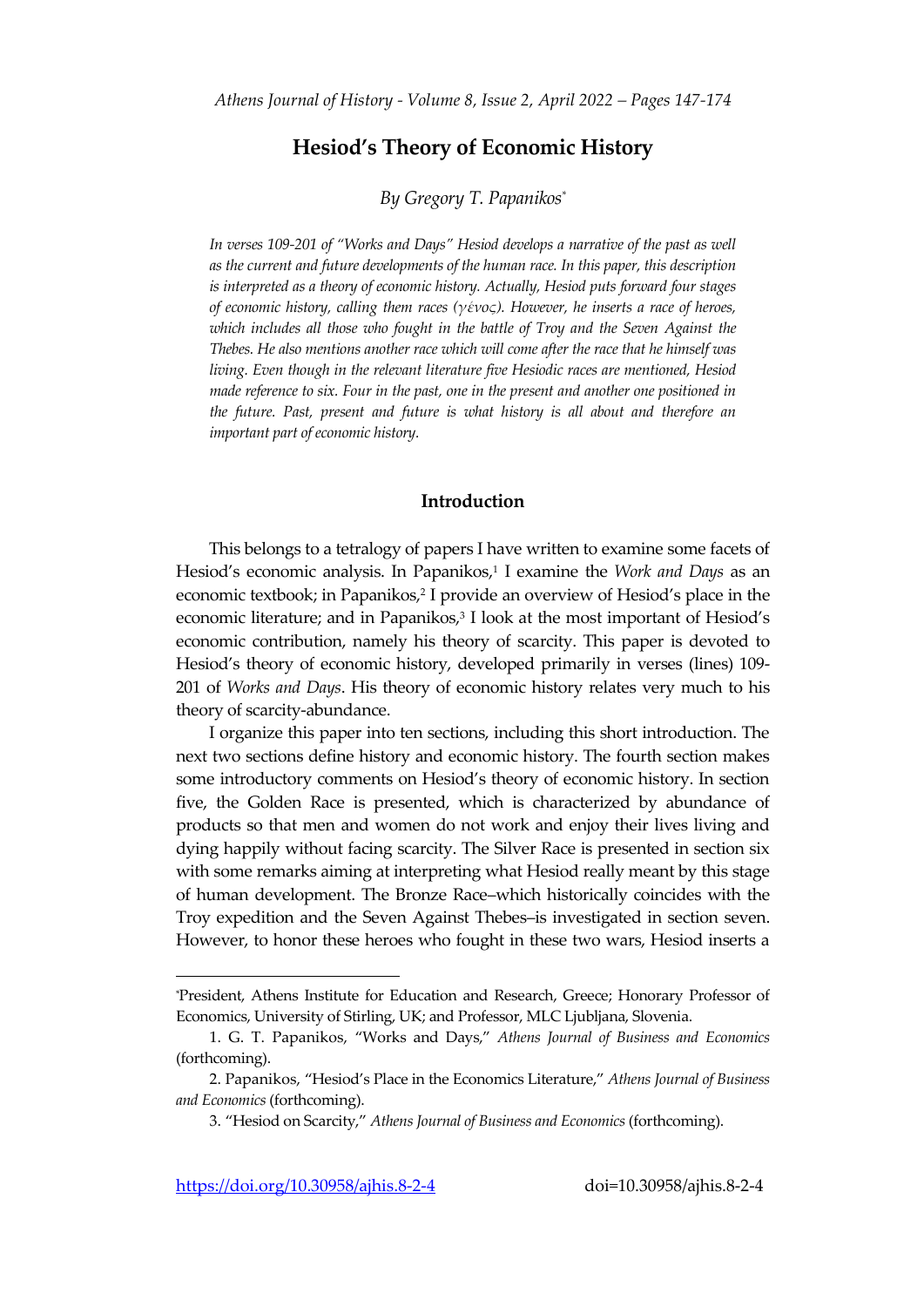l

separate race between the Bronze and the Iron Race; the former is mentioned in section seven since it is part of the Bronze Race and the latter, which coincides with Hesiod's lifespan, is analyzed in section eight. In the same section, the Post-Iron Race is also examined. The ninth section compares the sic races. In the tenth section the paper concludes by posing some testable hypotheses based on Hesiod's theory of economic history.

## **On the Definition of History**

History deals with the future, using the past, in order to be useful to present generation.<sup>4</sup> Great historians are those who write such a diachronic history. Thucydides was such a great historian. He purposefully wrote a history to be used by all future generations in order to avoid past mistakes, which, as he so astutely remarked, are embedded in human nature. In his own words, the purpose of writing about past events (*τῶν τε γενομένων*) is: 5

All those, who want a clear view of the past and about similar events which will happen due to human nature, find what I write useful is accomplishment instead of being heard in a contest and immediately forgotten.

sufficient for me. This may be an everlasting  $\pi$ αφαπλησίων ἔσεσθαι, ὼφέλιμα κρίνειν αὐτὰ ὅσοι δὲ βουλήσονται τῶν τε γενομένων τὸ σαφὲς σκοπεῖν καὶ τῶν μελλόντων ποτὲ αὖθις κατὰ τὸ ἀνθρώπινον τοιούτων καὶ ἀρκούντως ἕξει. κτῆμά τε ἐς αἰεὶ μᾶλλον ἢ ἀγώνισμα ἐς τὸ παραχρῆμα ἀκούειν ξύγκειται. [Thucydides, *Peloponnesian War*, 1, 22]

Hence, according to Thucydides, "good' history is writing about past events in order to teach current and future generations to avoid the same mistakes, which are repeated because of human nature.<sup>6</sup> It is not an "objective" history, but

<sup>4.</sup> I have dealt with history in a number of papers and books; see: Papanikos, *What is History? An Assessment of Carr's Monograph* (Athens: Athens Institute for Education and Research, 2020); Papanikos, *The Use of European History: Lessons for the 21st Century History (*Mimeo, 2005); Papanikos, *The Use of History as a Tool of Policy-Making* (Mimeo, 2006); Papanikos, and N. C. J. Pappas, "European History: Lessons for the 21st Century," Essays from the *3rd International Conference on European History* (Athens: Athens Institute for Education and Research, 2006). Albert Einstein, in one of his many famous quotations said, "The distinction between past, present, and future is only a stubbornly persistent illusion." If I dare to add something to what the Great Master of the Universe said, is it that it is a very useful illusion. In economics, usefulness (utility) is always what counts.

<sup>5.</sup> This is my adaptation of the ancient writings throughout the text. It is not a philological translation, but my understanding of the text. It is my received view.

<sup>6</sup>. Thucydides' work goes beyond a simple report on a war. There are many examples which demonstrate this, such as Pericles' *Funeral Oration*, and in many other such insertions of speeches and dialogues. Of current interest is people's attitudes towards pandemics for which Thucydides devoted a couple of pages to describe the pandemic which hit Athens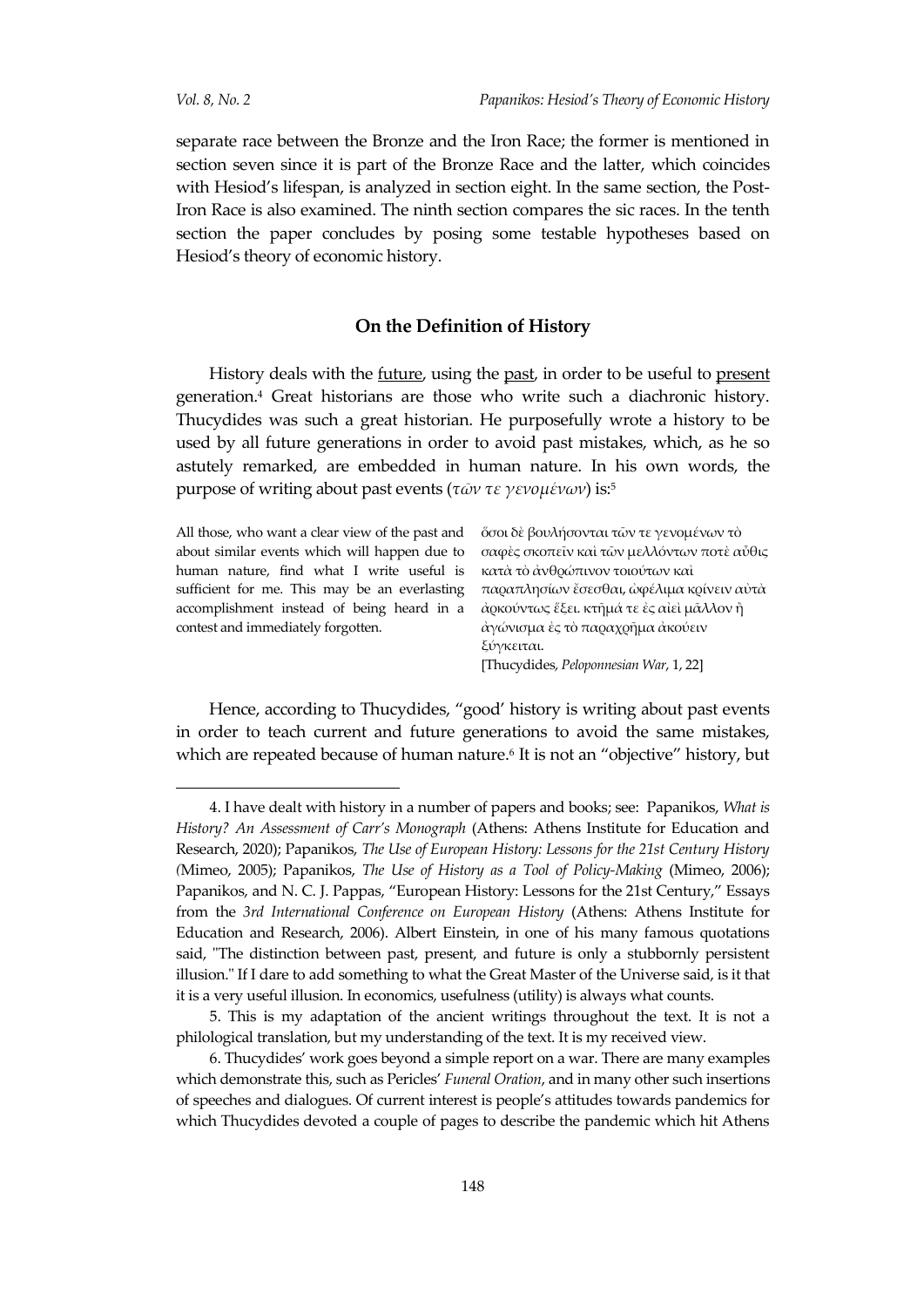<u>.</u>

a didactic history, similar to Hesiod's book of *Works and Days*. Thucydides hoped that his history was such a "good" history. However, people do not appreciate "good" history. Thucydides was aware that the masses of people (listeners) do not appreciate the truth; they prefer myths:

|                  | and perhaps listening to non-mythical stories  καὶ ἐς μὲν ἀκρόασιν ἴσως τὸ μὴ μυθῶδες |
|------------------|---------------------------------------------------------------------------------------|
| seems unpleasant | αὐτῶν ἀτερπέστερον φανεῖται                                                           |
|                  | [Thucydides, Peloponnesian War, 1, 22]                                                |

This may explain why humans, after all, have a very short memory span and do not learn from their past mistakes. According to Thucydides, the reason is very simple. It is in human nature to prefer easy explanations such as mythical stories instead of toiling in seeking to find the truth:<sup>7</sup>

| Because many prefer a tireless search for the $\phi$ ύτως απαλαίπωρος τοις πολλοις ή ζήτησις |                                        |
|----------------------------------------------------------------------------------------------|----------------------------------------|
| truth                                                                                        | τῆς ἀληθείας,                          |
| and rather lean to whatever is readily available                                             | καὶ ἐπὶ τὰ ἑτοῖμα μᾶλλον τρέπονται     |
|                                                                                              | [Thucydides, Peloponnesian War, 1, 20] |

Learning requires work and people avoid it. Similarly, scarcity requires hard work, as Hesiod so masterfully explained it. Undoubtedly, Thucydides' history had the potential to serve exceptionally well the needs of all future generations. Even today, his history is used to avoid what some people think as inevitable, i.e., a trade war or, even worse, a military war between the USA and China. Thucydides explained that a grand war occurs because an upcoming power (e.g., China) challenges the global leadership of an existing world power (e.g., USA). In 2012, Graham Allison, in a newspaper article, called a situation like this a, "Thucydidean Trap".<sup>8</sup>

Hesiod himself thinks that wars play an important role in determining the destiny of the human race. He blames wars as being responsible for the disappearance of previous human races, and in any case in contributing to the

during the end of the first year of the Peloponnesian War (430 BCE) and lasted for about five years. On this latter issue and its comparison with the current plague of COVID-19, see Papanikos, "Thucydides and the Synchronous Pandemic," *Athens Journal of History* 7, no. 1 (2020b): 71-94.

<sup>7.</sup> This is true in economics as well where many economists are satisfied with mythical stories of how the economy works, or with excellent mathematical models of how a mythical (never existed) economy works. The General Equilibrium Models are excellent examples of how a mythical economy works, pretty much like the Golden Age or Race of Hesiod. This does not mean that these myths are not useful. Both can be used to "measure" the distance of a particular reality from something that some people think is best or optimal.

<sup>8.</sup> G. Allison, *Thucydides's Trap has Been Sprung in the Pacific* (Financial Times, 21 June 2012)*.*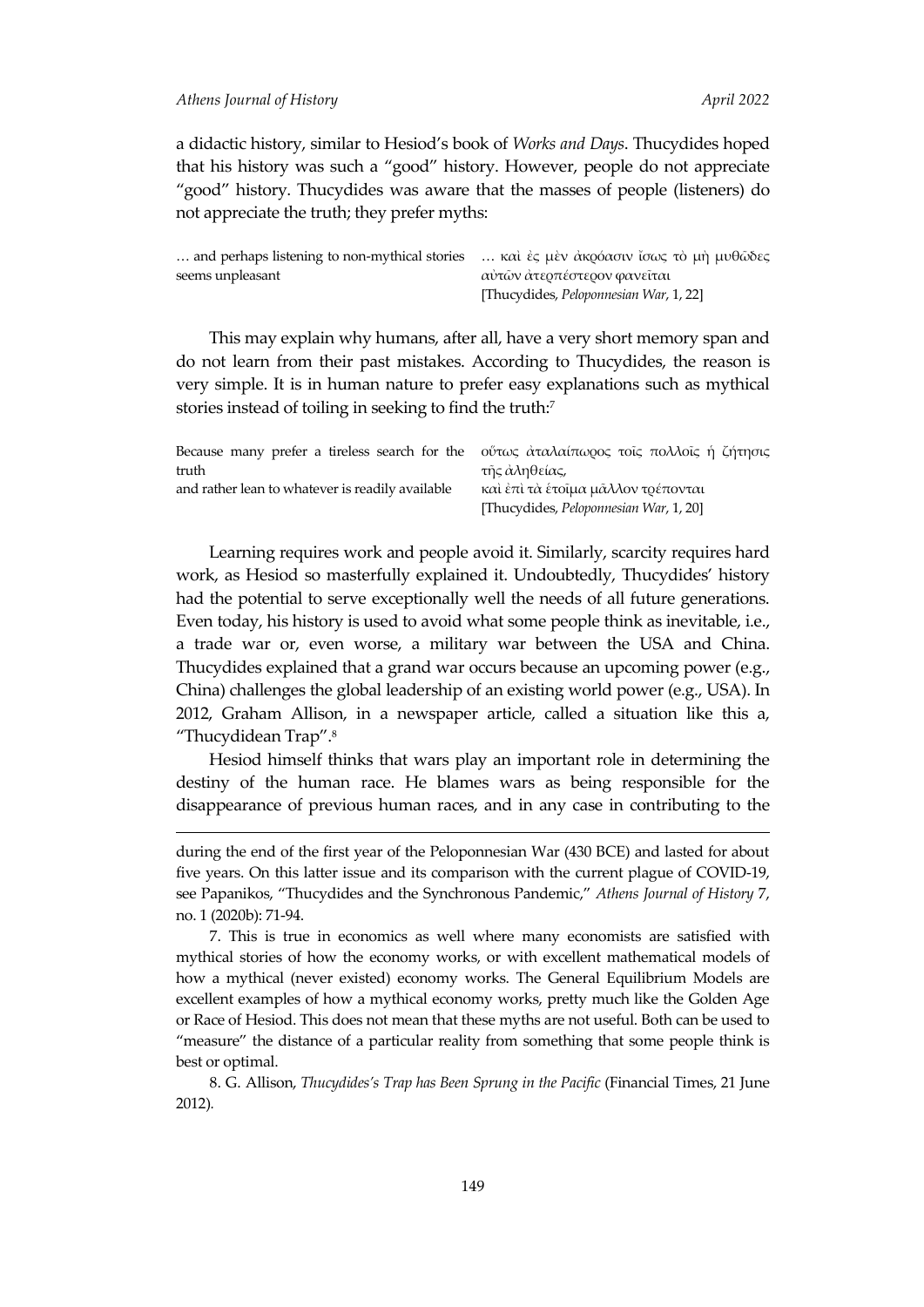demise of the youth. Even though humans can be blamed, Gods' rage plays a role as well.<sup>9</sup> Today, a war can exterminate the entire human race pretty much like what Hesiod thought. He was afraid that during his own period of the Iron Race or the Post-Iron Race that the human race may disappear from the face of the earth.

According to Hesiod's time framework, we may still live in the Iron Race. However, one may argue that we have entered into the post-iron era since the 18<sup>th</sup> century. Like Thucydides, Hesiod's history, as outlined in *Works and Days* to be presented in the following sections of this paper, serves the needs of current and future generations. Hesiod talks not only to his generation, but warns of what may happen to the human race in the future, i.e., its possible total extinction, as happened in the past. These fears might have seemed dystopian a few centuries ago, but in the last hundred years have become a pragmatic outcome given that humans have created the means of their own destruction.

## **On the Definition of Economic History**

Economic history serves the same purpose as history, but focuses on economic phenomena of the past, of which scarcity was, is and will be the most important one. Without scarcity there is no economic reality to analyze and therefore no economic history. According to Hesiod's economic theory, scarcity was the only concern of people after the first human race ceased to exist.

I define here economic history along the lines of Thucydides' definition of history. Economic history is the analysis of future economic events, using past economic experiences, in order to serve the economic needs of the current generation. Notice that if the current generation's utility function depends on the utility of its offspring, then the interest of the current generation is in line with the interests of the future generations. This is what is meant by "good" economic history, i.e., a useful history.

The word "history" is used in economics in many other ways. It should be noted that economic history is the history of economies and not the history of economics or the history of economic thought. Furthermore, economic history should not be confused with the German historical school of economics, which was developed in the 19<sup>th</sup> century, primarily by Gustav von Schmoller and Max Weber. This was an approach to explain economics and not an economic history. Accumulated writings about economic historical events are futile if there is no rule in which to measure them against and compare, i.e., if there does not exist a

<sup>9.</sup> Many times, Hesiod combines the real (e.g., bad strife between humans such as a war) with the metaphysical (e.g., Gods' strife). My interpretation of such explanations is that Hesiod knows that some developments are unexplained. Then he invokes the *deux ex machine* to provide an explanation.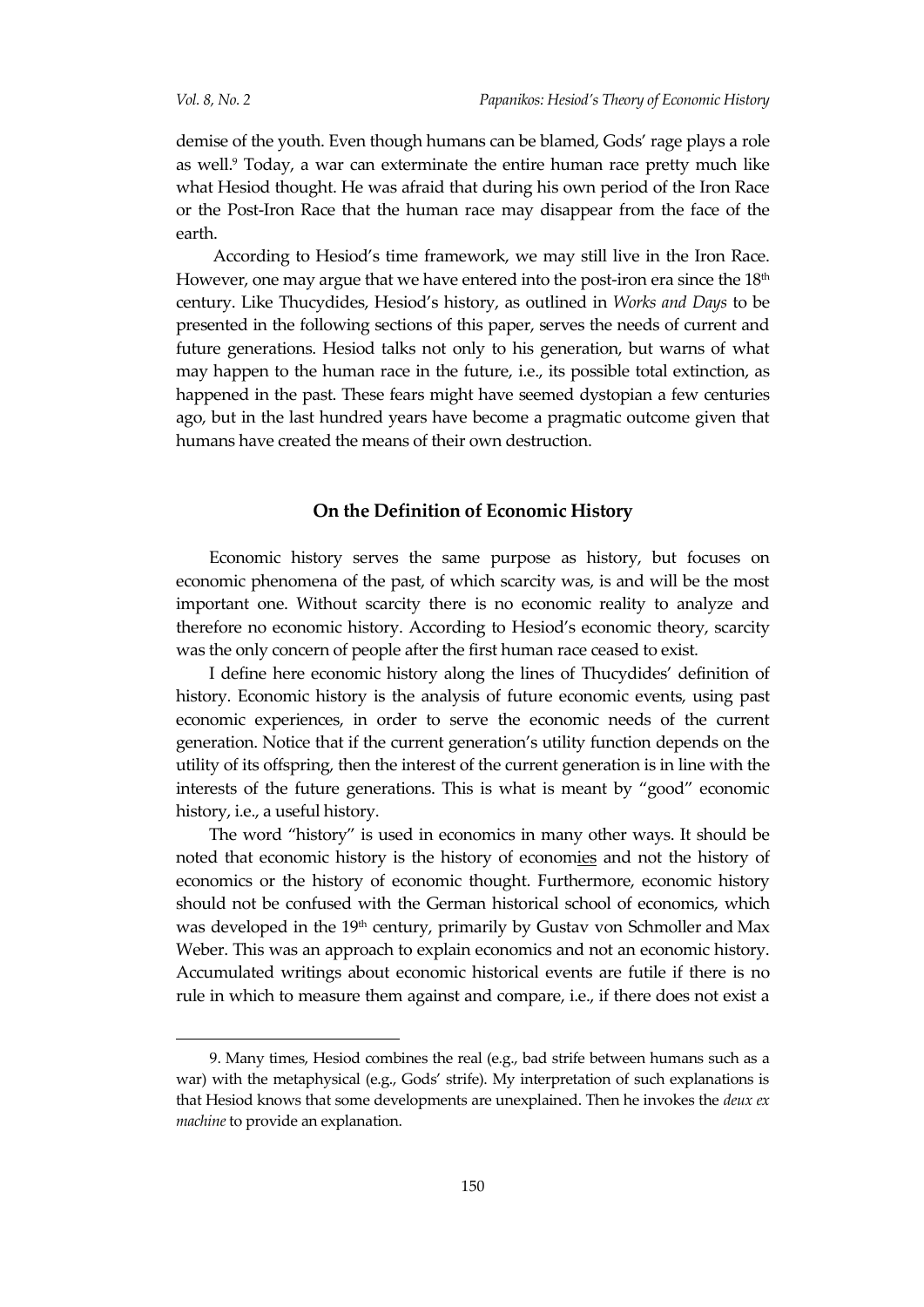solid theoretical framework. In other words, economic history is not another approach to economic analysis, but all good economic analyses (theories) should be relevant, i.e., they should refer to a specific historical reality; otherwise, it does not deal with human behavior. Economic history deals with people's economic behavior in the past. Thus, any good economic theory should use good economic history.

Another method of analyzing the past was suggested by Karl Marx. His historical materialism or the materialistic conception of history relates very much to Hesiod's economic history. According to Marx, historical materialism is a methodological approach to look at the past and project the future course of events. This is exactly what Hesiod did. He looked at past chronological developments and classified them into six stages, epochs, periods, ages, races. Similarly, Marx looked at the past and classified them into six chronological periods or historical stages of systems of production: primitive communism, slavery, feudalism, capitalism, socialism and communism. The first can be compared with Hesiod's Golden Race. The following three stages can be compared with the Bronze and Iron Age and the last two with the Post-Iron Age. However, Marx emphasized the class struggle as the prime mover of history. Hesiod provided a more general explanation which is based on the scarcity of the means of life, which may result in a class struggle as postulated in Papanikos. 10 The two approaches are not in contradiction. Hesiod's is more persuasive and general. Economic problems such as scarcity can be solved in many ways, including in a class struggle. Another solution is a class-neutral technology. For example, historically, capitalism has survived (so far) not because it eliminated class struggles, but because it revolutionized the mode of production through technologies and innovations which improved the conditions of the lowest classes, i.e., reduced scarcity. If an unequal society doubles its means of living because Prometheus found a magic stick without changing the relevant distribution of the means of life, the scarcity problem (absolute poverty) for the poorest (proletariat) is cut in half. I think this pretty much describes what has been happening in the advanced capitalist countries since Marx's writings. History teaches us that it is the scarcity that is the mover of historical developments, which in some cases manifests itself as a class struggle, but not always. Another manifestation is wars between two independent states, races, cultures, religions, etc.

Past experience is useful to verify even the most controversial theses. If past experience is depicted by statistical data, then this sub-field of economic history is called cliometrics or new economic history.<sup>11</sup> Clio was one of the nine Muses who

 $\overline{a}$ 

<sup>10.</sup> Papanikos, "Hesiod on Scarcity," forthcoming.

<sup>11.</sup> In 1993 two economic historians, Robert William Fogel and Douglas Cecil North were awarded the Nobel Prize in Economics for their "research in economic history". They created a new strand of economic research called new economic history or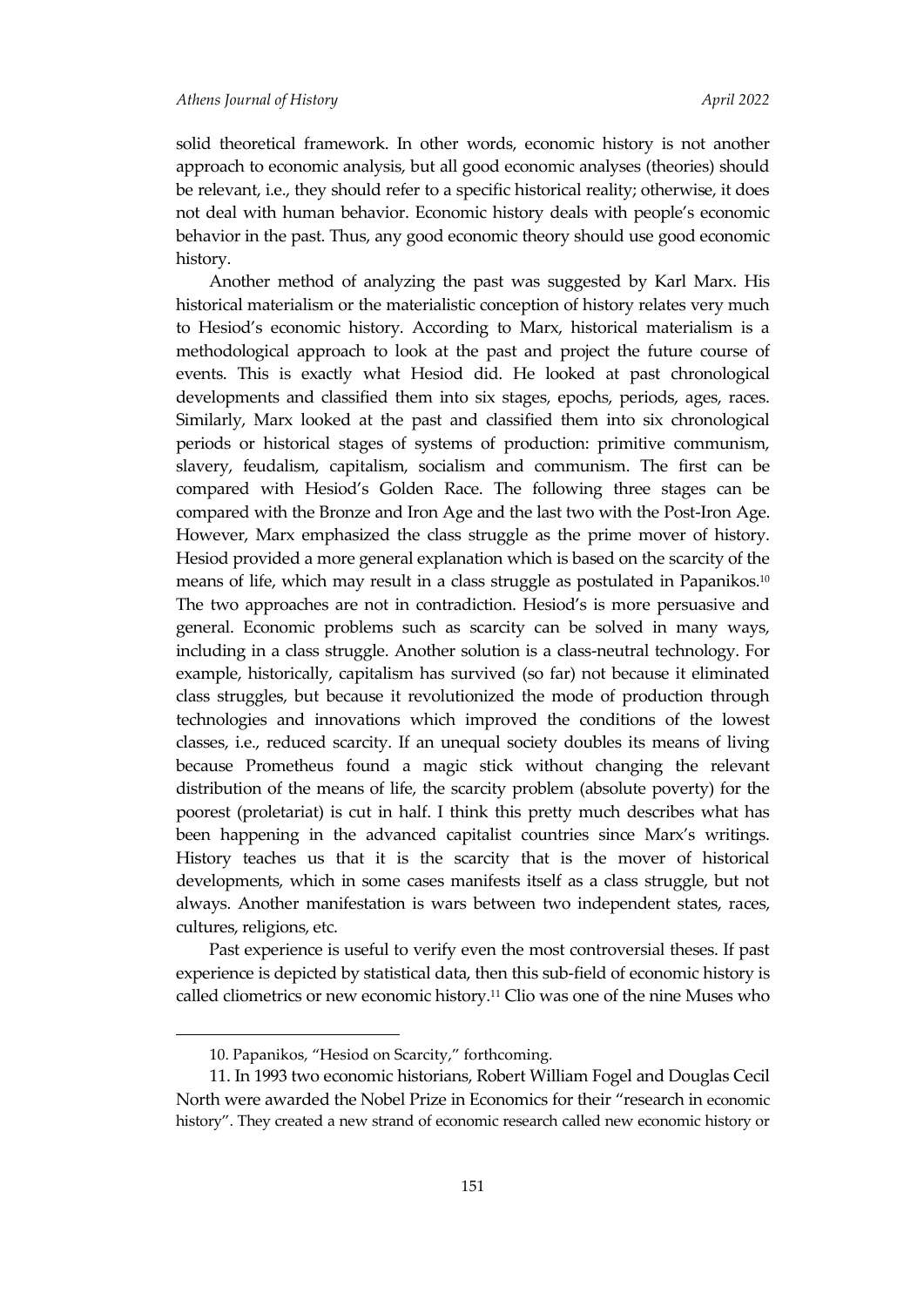protected arts and sciences. Clio was the Muse of history. Hesiod himself starts his *Works and Days* with an invocation to the nine Muses. One of the "hot" topics of economic analysis is economic growth—so much so that Fogel stated that, " $[T]$ he central interest of the new economic historians is still the description and explanation of economic growth."<sup>12</sup> Economists study the past of economic growth because they want to take current actions (e.g., build infrastructure such as railroads or invest in human capital) which can contribute to future economic growth. Why? Because the past has shown that the economic future of any country is shaped by investing in infrastructure or in education of the present generation.

Hesiod was not only a good economist, but a good economic historian as well.<sup>13</sup> As Solow<sup>14</sup> pointed out, the division of labor between doing economics and doing economic history is limited by the extent of the market. Hesiod had no other choice, but to be an economist and an economic historian because his market was completely underdeveloped. He was the only one in the market for economists and economic historians in the  $8<sup>th</sup>$  century BCE that we know of. Solow distinguishes these two roles as follows:

The economist is concerned with making and testing models of the economic world as it now is, or as we think it is. The economic historian can ask whether this or that story rings true when applied in earlier times or other places, and, if not, why not. So the economic historian can use the tools provided by the economist but will need, in addition, the ability to imagine how things might have been before they became as they now are.<sup>15</sup>

A note must be made on the sources of economic history because its subject matter should not be confused with the availability of information from different

12. R. W. Fogel, "The Reunification of Economic History with Economic Theory," *The American Economic Review* 5, no. 102 (1965): 93.

13. I agree with Rosenmeyer that Hesiod should be considered and as a historian, especially Hesiod's account of the five or six races discussed in this paper. My argument here is that he was an economic historian. Rosenmeyer cites a German work in 1924 by Meyer who was the first to point out the historical dimension of the five races, i.e., a history of human development. It is also an economic history. T. G. Rosenmeyer, "Hesiod and Historiography," *Hermes* 85, no. 3 (1957): 257-285.

14. R. M. Solow, "Economic History and Economics," *The American Economic Review* 75, no. 2 (1985): 328-331.

15. Ibid, 331.

-

cliometrics. Goldin defines cliometrics in very general terms as the, "… application of economic theory and quantitative methods to the study of history. The term marries the Muse of history—Clio—for measurement and was coined by Stanley Reiter, a mathematical economist then at Purdue University and a collaborator of two of the first cliometricians, Lance Davis and Jonathan Hughes." C. Goldin, "Cliometrics and the Nobel," *Journal of Economic Perspectives* 9, no. 2 (1995): 191.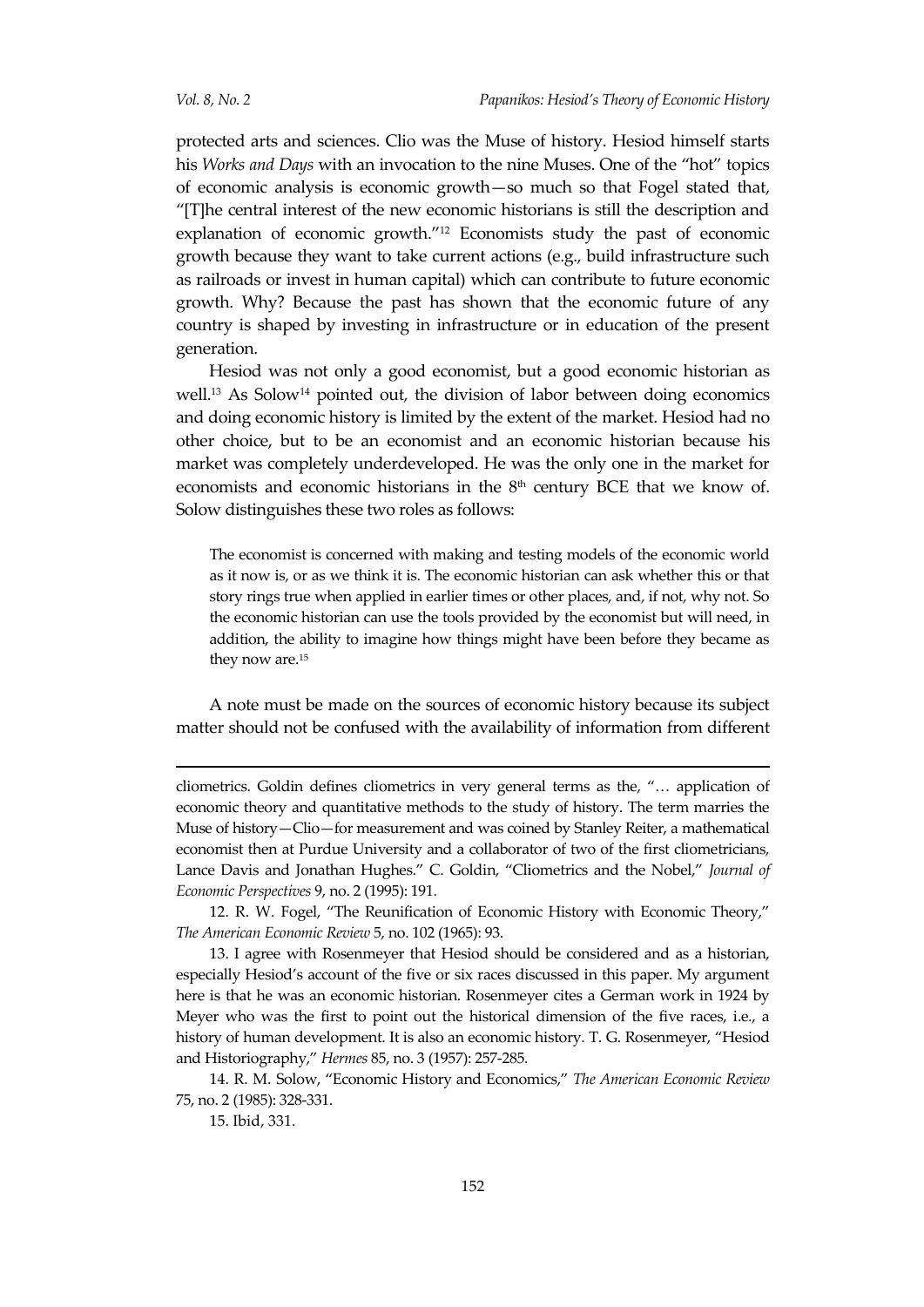historical periods. All economic historians would love to have a full set of quantitative data from the origins of humanity until today. However, economic historians have no other choice but to rely on archaeological and anthropological evidence.<sup>16</sup> As Solow says in the above quote, economic historians must have the "ability to imagine". Hesiod did have the gift of great imagination as his book on *Theogony* testifies. Hesiod was a good economist and a good economic historian because not only was he "making and testing models" of his economic world, but, most importantly, he had an outstanding ability "to imagine how things might have been before they became" were during his  $8<sup>th</sup>$  century BCE world. The Golden Race, the first ever race of humanity, is a masterpiece of how things "might have been". It most probably describes what many economic historians allege that in the beginning of history people were living in a "paradise", i.e., they were food gatherers rather than food producers.

Cliometrics is a tool and not a method of writing history because we cannot write the economic history of ancient Athens by simply using the tool of cliometrics. Data did not survive even though many data existed to make decisions for which we have written sources; there are many books that describe the economy of ancient Athens based on data available at the time. Hesiod himself used quantitative data, and therefore can be considered as the first cliometrician. It can be said that some statistical (econometric-empirical) model must have been in his mind (and not in his imagination) when he gives answers to very specific questions that only econometrics can provide today. For example, at what age do farm-laborers maximize their productivity? When Hesiod answers that it is at 40 years old, it is logical to assume that he used some sort of a quantitative evidence: time series from his own farm or cross sectional from his own and other farms or even panel data. Casual experience is not sufficient. Experimental experiences<sup>17</sup> (trials and errors) are needed. Such experiments generate data.

<sup>16.</sup> This is true for cliometricians as well. For example, looking at cemeteries of a given period of the long past, inferences can be made about wealth distribution.

<sup>17.</sup> This is similar to what Schumpeter calls a historical experience or what Solow describes as "quantitative judgments" and "historical narratives". J. A. Schumpeter, *History of Economic Analysis* (Great Britain: Allen & Unwin (Publishers) Ltd, 1954), 11; Solow, "Economic History and Economics," 1985.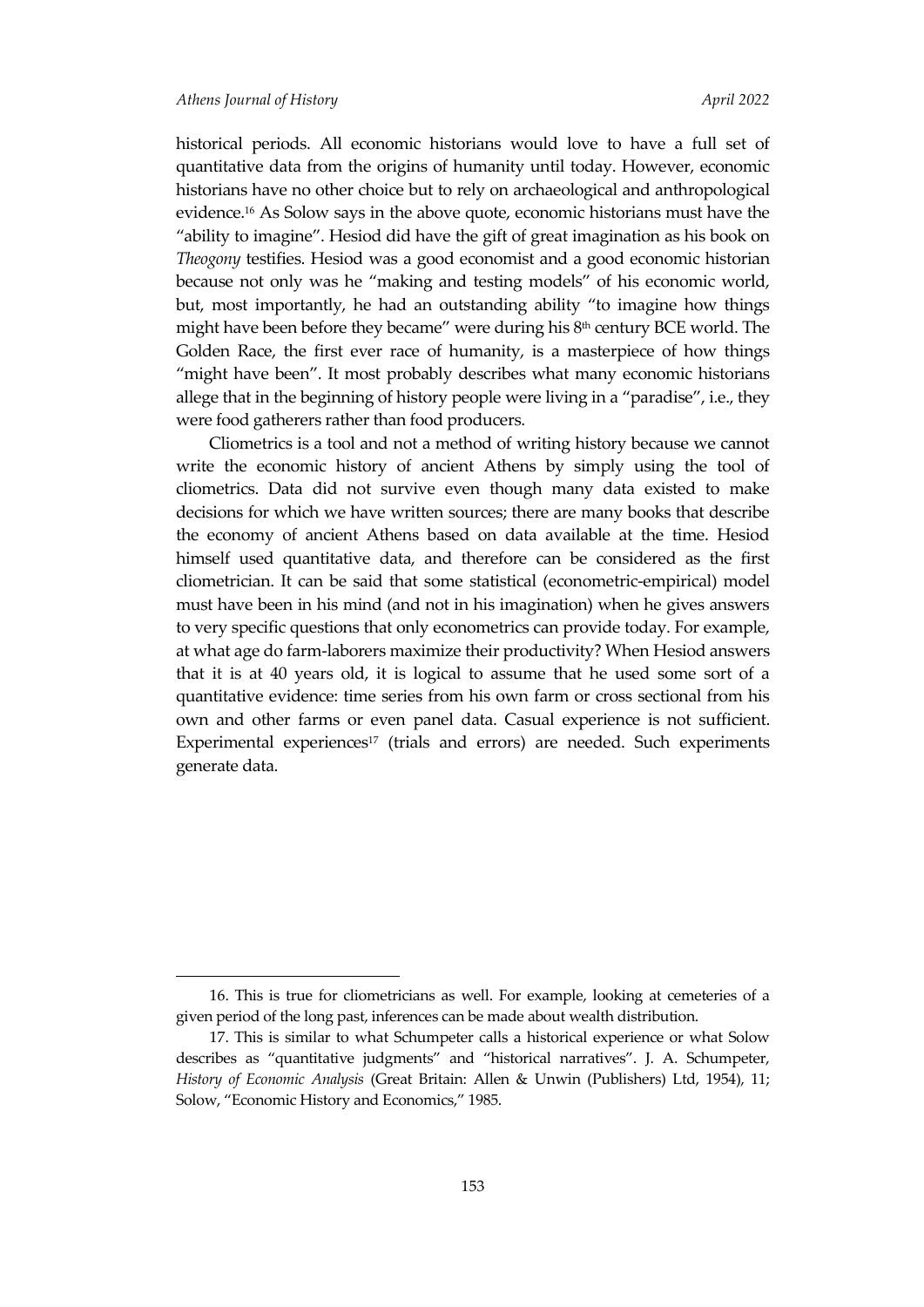#### **Hesiod's Economic History**

Hesiod had a good grasp of economic history. His theory of economic history exemplified the past development of humanity which he extended into the future in six stages. He called them races (*γένος*), but later the word was translated as "ages". It is the purpose of this paper to present Hesiod's theory of economic history. For Hesiod, the use of metals is a characteristic of each race.<sup>18</sup> They are each named after the metal they used for the first time. This demonstrates his theory of economic history with myths, allegories, parables etc., which is consistent with his methodology and moral concerns of the role of knowledge. It is consistent with the above quotation by Solow that good economic historians should have a good "ability to imagine".

Hesiod's theory of economic history–depicted here as a chronological development of six races–is mainly explained in lines 109-201 of the *Works and Days*. However, useful citations exist in *Theogony* as shown in this paper. Hesiod sees the human historical development as going through a series of six stages which are identified with four metals: gold, silver, bronze and iron. Between the Bronze and the Iron Races, he masterfully inserts another stage, that of the heroes who fought the wars in Troy and in the Seven Gates of Thebes.<sup>19</sup> He also mentions that another stage of human development might follow after the Iron Race which here I call the Post-Iron Race. These six races constitute the backbone of Hesiod's economic history and are briefly examined in the following sections of the paper.

Before, however, a short note should be made at this point on the use of metals. Many classicists (by definition, non-economists, and of course noneconomic historians) have doubted the literal use of metals to describe the different stages of economic history. They claim that these are parables or metaphorical descriptions of the moral characteristics of each race which helped Hesiod to allegorically demonstrate the stepwise degeneration of the human race.<sup>20</sup> This is not true. All races are named by the metal which describes the unique production process of each stage. Even the argument of the degeneration

<sup>18.</sup> As of coincidence, Adam Smith, who never cited Hesiod, used exactly the same metals to describe co-existent practices. Smith stated, "Different metals have been made use of by different nations for this purpose. Iron was the common instrument of commerce among the ancient Spartans; copper among the ancient Romans; and gold and silver among all rich and commercial nations." A. Smith, *The Wealth of Nations* (New York: The Modern Library Edition, 1937), 24. The same four metals are mentioned by Hesiod.

<sup>19.</sup> Most probably he inserted this stage of heroes to attract the interest of his audience. Didactic poems were recited in front of an audience at various occasions, e.g., contests and specific festivities.

<sup>20.</sup> See for example J. G. Griffiths, "Archaeology and Hesiod's Five Ages," *Journal of the History of Ideas* 17, no. 1 (1956): 109-119; and the discussion of H. C. Baldry, "Hesiod's Five Ages," *Journal of the History of Ideas* 17, no. 4 (1956): 553-554.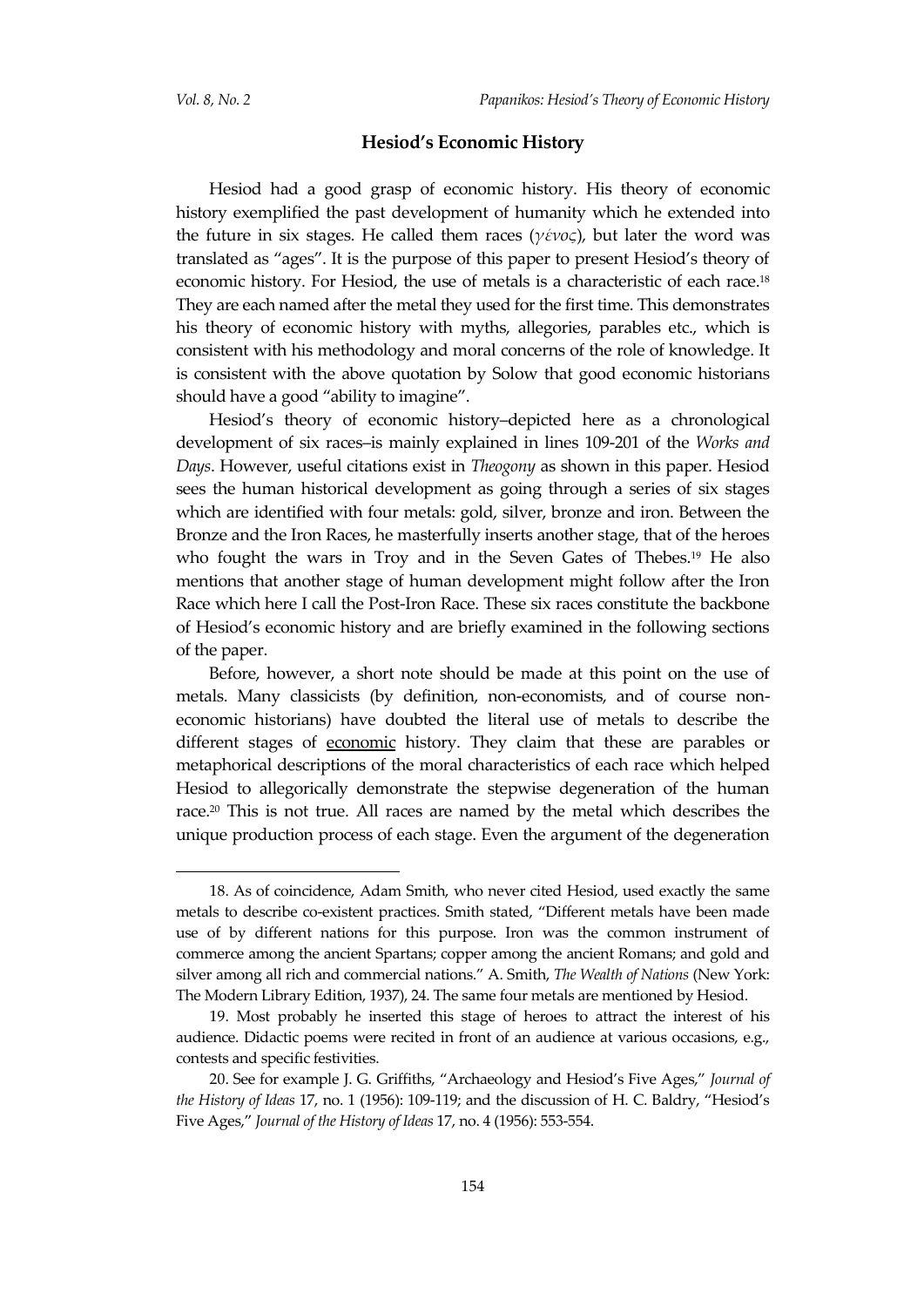of races is not in accordance with Hesiod's stages because, as shown below, the trend is towards progress albeit with many and painful oscillations. Classicists also doubt whether Hesiod was the first to use the Golden Race to describe an initial old good condition of the human race.<sup>21</sup> As explained later in this paper, if Hesiod was not the first to write about the happy beginnings of the human race, this reinforces the idea that he was writing a didactic book by using all available knowledge as is the case with any good textbook.

Recapitulating the above discussion, Hesiod's *Works and Days* includes a theory of economic history. He considers the metals and the technology to process them as the prime motivation of human development; progress or regress is a different matter. For example, the Golden Race was called golden because people were using gold and not the other metals. Similarly, the Silver Race was called as such because people of that time were using silver in addition to gold. And of course, when Hesiod refers to the Bronze and Iron Races, then it is more than evident that these are called as such because their products were made from these metals in addition to gold and silver which are still used for ornaments, and also, at the end of the period, for making coins. Thus, metals clearly depict the different production characteristics of each historical race. The first race was the Golden Race which is examined in the next section of this paper.

#### **The Golden Race**

Any textbook of economic history starts with the distinction between nonsettled (nomadic) races and settled agriculture.<sup>22</sup> Most economic historians assume that at a certain point in human history (e.g., 10,000 years ago) and in a certain area (e.g., Mesopotamia) people went from being food gatherers to becoming food producers, and from hunters they became herd raisers. Presumably, gathering seeds, vegetables and killing animals to feed and dress themselves people had it much easier than working hard on the land and herding their flock year-round. Nobody else has put this important transformation (some called it the first or Neolithic revolution) so eloquently as Hesiod did in his book. Hesiod starts with the first condition of the human race which he calls the Golden Race:

<sup>21.</sup> See P. Smith, "History and the Individual in Hesiod's Myth of Five Races," *The Classical World* 74, no. 3 (1980): 145-163. He examines various explanations of the myth and offers his own as well.

<sup>22.</sup> That is all those economic history textbooks which start from the beginning. Many textbooks start their "history" much later. There are historians who start European (economic) history from some dates other than ancient Greece without even bother to explain where the name "European" is coming from or what it means. I call them ignorant historians. Ignorance does not make one a good (economic) historian.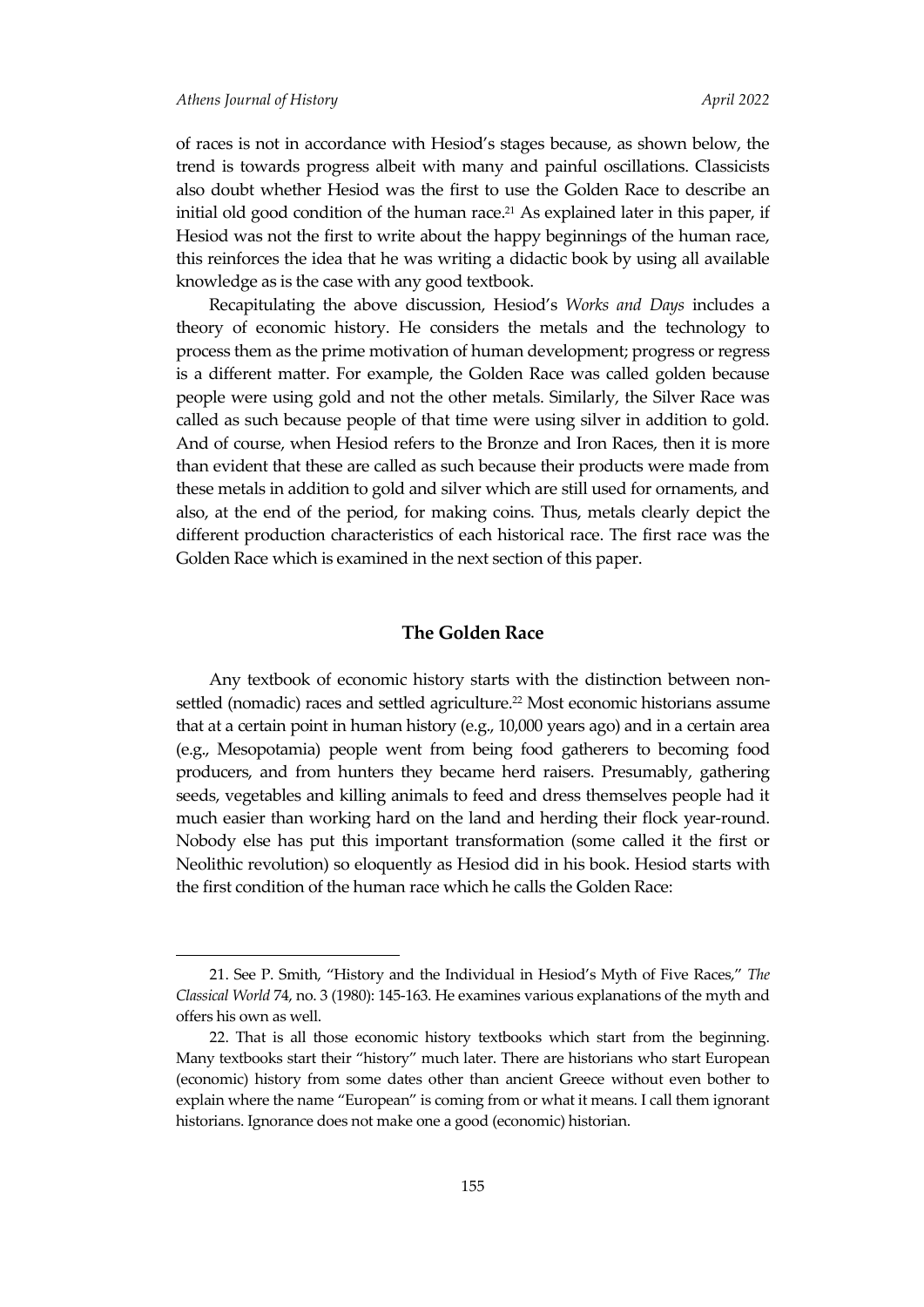| Golden was the first race of eloquent people | Χούσεον μὲν ποώτιστα γένος μερόπων       |
|----------------------------------------------|------------------------------------------|
|                                              | ανθρώπων                                 |
| created by the immortal Olympian dwellers    | άθάνατοι ποίησαν Ολύμπια δώματ' ἔχοντες. |
|                                              | [109-110]                                |

The Golden Age of humanity is characterized by a eudemonic way of living, similar to the one Gods lived in, without any pain or worries. In Hesiod's own words, in the Golden Race people:

| lived like gods worriless their soul was | θεοὶ δ' ἔζωον ἀκηδέα θυμὸν ἔχοντες        |
|------------------------------------------|-------------------------------------------|
| away from pains and miseries             | νόσφιν ἄτερ τε πόνων καὶ ὀιζύος [112-113] |

A few lines before, he describes the Golden Race in comparison with all other races that followed these good old days as follows:

| Before they lived the human races on earth                                                    | Πρὶν μὲν γὰρ ζώεσκον ἐπὶ χθονὶ φῦλ'     |
|-----------------------------------------------------------------------------------------------|-----------------------------------------|
| far away from misery and away from $\dot{\alpha} \nu \theta \rho \dot{\omega} \pi \omega \nu$ |                                         |
| unbearable pains                                                                              | νόσφιν άτερ τε κακών και άτερ χαλεποίο  |
| and without the serious illnesses, which gave                                                 | πόνοιο                                  |
| death to men                                                                                  | νούσων τ' άργαλέων, αι τ' ανδράσι κήρας |
|                                                                                               | έδωκαν [90-92]                          |

However, what was the reason for such a happy life? According to Hesiod, there was only one reason, and it was economic: there was no scarcity. On the contrary, there was a plethora (overabundance) of goods to satisfy material human needs. Everything was ready to be gathered and consumed, or as Hesiod puts it:

| The arable land provided gifts of life | καρπὸν δ' ἔφερε ζείδωρος ἄρουρα          |
|----------------------------------------|------------------------------------------|
| automatically many and plentiful       | αὐτομάτη πολλόν τε καὶ ἄφθονον [118-119] |

How much better can an economic historian say it in less than two verses that at an initial stage of human development people were food gatherers. No translation can depict the articulacy of the original text either in Modern Greek or in English. For example, my translation is different and I think better from an economist's point of view than in English or in Modern Greek. The word "ζείδωρος" is translated as wheat or grains or even food, but literally speaking it means that the land provides the gift (*δωρος*) of life (*ζεί*). The word *ἄρουρα* means arable land and the word automatic (*αὐτομάτη*) is the key to the above quote. Hesiod uses the same word automatic (*αὐτομάτη*) to describe exactly the same thing as in its Modern Greek and English versions, i.e., without any human involvement (work). In other words, automatically the arable land provided the gifts of life (food), i.e., the means of life.

The Golden Race very much relates to the opposite of scarcity, i.e. abundance (πολλόν τε καὶ ἄφθονον). The Golden Race was living in a state of profusion. Therefore, there is nothing metaphorical or allegorical. It was literally economics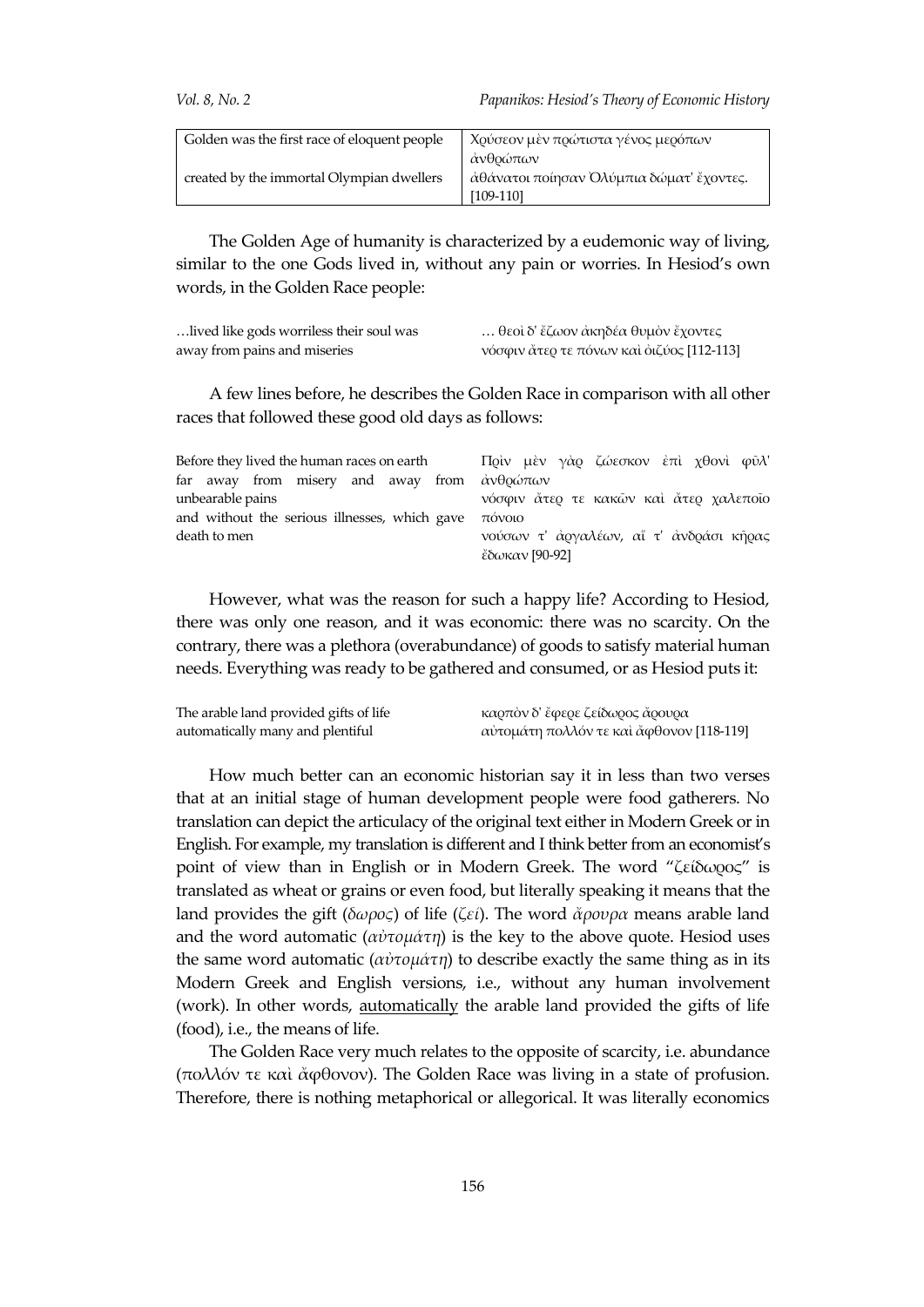l

and had to do with the most important problem: scarcity of the means of living and not with the ethics of the people of the Golden Race. Of course, abundance and morality might be related because people commit many crimes when they are faced with acute scarcity. Thus, this was a perfect ethical race because they did not face the problem of scarcity. In the Golden Race there was no economic problem.<sup>23</sup>

All those classicists who want to disentangle gold from the scarcity of the means of living should read these verses very carefully. Even in Modern Greek, there is an expression that goes back at least to the Byzantine years relating food and gold. The expression "*Τρώει με χρυσά κουτάλια*" means "he eats with golden spoons" is used for people who have everything in abundance (they are rich) and therefore they can eat as much as they want. Of course, there is another expression which gold is related to goodness. This expression goes back to ancient times: "*Έχει χρυσή καρδιά*", which means "he has a golden heart", i.e., he is kindhearted. Of course, Hesiod's gold relates to food abundance necessary to live as he explicitly states it, and not relating it to people's hearts.

It is not clear whether the adjective "automatic" in the above expression refers to the word *ἄρουρα* (meaning arable land) or to many (*πολλόν*) and abundant (*ἄφθονον*) gifts of life or wheat. One can argue that Hesiod masterfully puts the adjective in between and used the word *ἄρουρα* so it can emphasize that the land was automatically ploughed and automatically provided many seeds, which were abundant (more than sufficient) to feed this initial fortunate human population. It is only in this way that we can call them gifts of life. This interpretation prepares the reader with what Hesiod postulates for all the following stages of economic development when people had to toil to produce the means of their livelihood. They were not for free anymore, and people had to sweat to get them.

It is not clear how this Golden Race disappeared. Why would Gods want to harm this human race? What was this people's sin? Hesiod uses his superb ability to imagine and invents a beautiful story: The Myth of Prometheus.<sup>24</sup> People were punished to live in scarcity because Prometheus stole the fire (knowledge and technology) from Gods. This beautiful story could be a good explanation of the disappearance of the happy days of the Golden Race if causality is reversed. People

<sup>23.</sup> Those who believe in the cyclicality of history may argue that since then the human race is making continuous improvements in the productivity of labor, which one day may lead to a new Golden Race where all goods will be produced automatically (pretty much the same way as during the first golden human race).

<sup>24.</sup> Why would Prometheus steal the fire (technology, knowledge) from Gods when people lived in abundance? Furthermore, why would Gods want to punish the entire humanity and not only Prometheus? As all myths, this one has its own internal inconsistencies and metaphysics. The most important point to remember is that, as in all economic history textbooks, the basic assumption about the initial condition is that men and women were food gatherers and they lived nomadically, which has an element of a happy way of living.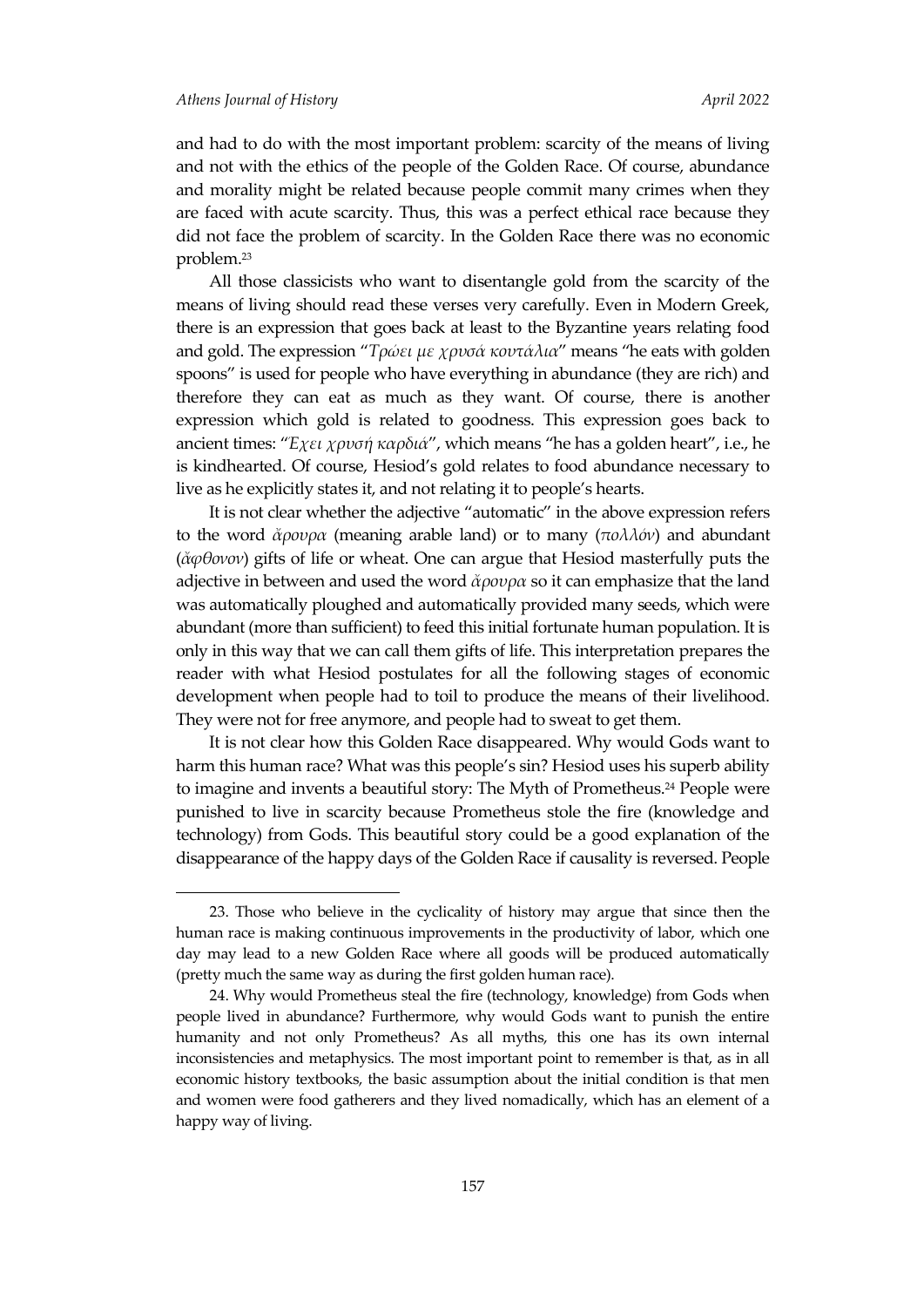l

were forced to innovate (i.e., steal the fire) because of the appearance of scarcity. Thus, scarcity appeared and then people started to innovate and acquired useful knowledge. How did this happen? Hesiod did not give an answer. Today, we have abundant anthropological and archaeological evidence to complete Hesiod's beautiful story.

Most probably the transition from food gathering to food producing was the result of population pressures, which reduced the amount of food that can be freely gathered and the number of wild (non-domesticated) animals that can be freely hunted. Higher population brought more scarcity. These prehistoric races were forced by the need of scarcity to produce their food and domesticate as many animals as possible. However, this cannot be done without the use of tools. Thus, the production of tools started. Stone tools (Neolithic period) were easily made or easily found in nature. People started to think (i.e., innovate) of how they can increase production (i.e., make more fertile land available) and productivity (i.e., get more food from a given area of land).

Prometheus becomes an allegory to describe the production of new tools to increase production and productivity. Fire provides energy in the production process, which today as always has been the cause of many wars.<sup>25</sup> Hesiod did not have the evidence that modern economic historians<sup>26</sup> have from archaeologists and anthropologists. His Prometheus story is a masterpiece of what Solow called the ability of imagining. Prometheus' story is Hesiod's explanation that at a certain point of human development, the human race was forced to innovate to face food scarcities.

Actually, the Golden Race did not disappear from the cosmos, but only from the surface of the earth. According to Hesiod, its people became "good daemons". As is the case with many such concepts in the Hesiodic works, there are good and bad daemons, but these became good daemons "δαίμονες άγνοι" [122]. The interesting thing is the role of daemons. The noun daemon comes from the verb "*δαίομαι*" which means "mete out" or "distribute". According to Hesiod, these good daemons were instructed by Gods to guard the mortals and watch their behavior on earth and accordingly distribute wealth. These daemons of the Golden Race are called by Hesiod, wealth givers "*πλουτοδόται*". The interpretation of the

<sup>25.</sup> These issues have been examined in Papanikos, "Energy Security, the European Energy Union and the Mediterranean Countries," *Athens Journal of Mediterranean Studies* 3, no. 4 (2017): 341-354, and Papanikos, "Military Spending, International Trade and Economic Growth in the Mediterranean Basin," *Athens Journal of Mediterranean Studies* 1, no. 2 (2015): 187-194.

<sup>26.</sup> For example, North and Thomas use this evidence to describe exactly the same process as Hesiod did, using, of course, modern economic jargon. D. C. North, and R. P. Thomas, "The First Economic Revolution," *The Economic History Review, New Series* 30, no. 2 (1977): 229-241. Between their story and Hesiod's story, I prefer the latter because it is more concise and definitely more interesting, given that both describe exactly the same process (story) of human development in the pre-historic era.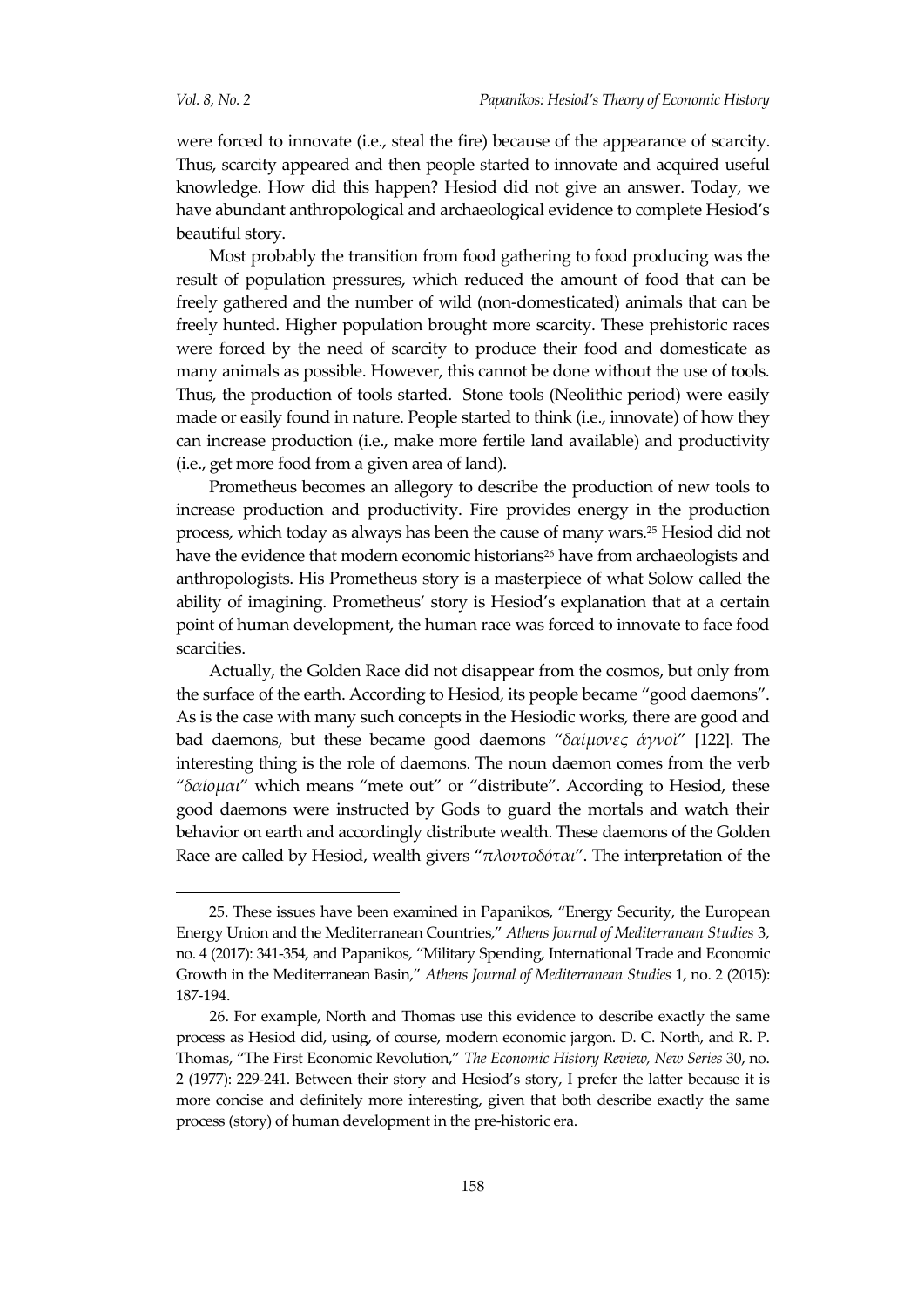#### *Athens Journal of History April 2022*

word "πλουτοδόται" cannot be anything other than economic. However, does it mean that they provide to mortals the means of living such as a good crop (wheat), or is it something more than that? Good crops were the responsibility of the Goddess Dimitra. Hesiod wanted it to mean more than that by using the word "*πλουτοδόται*". He identifies wealth with the people of the Golden Race. Gold was the most important store of value in archaic times. The people of the Golden Race can distribute what they possess, i.e., gold or in today's economic jargon, money.

Summing up the above arguments, the Golden Race has received much attention. One aspect has been the metaphorical or literal use of the word "gold". This has been already addressed above. Hesiod, by using gold, wanted to indicate that the Golden Race was rich and did not suffer from the economic problem of scarcity. Classicists may not understand it, but to an economist, the *Works and Days* is an economics textbook and metals imply economic value, economic status and a historical stage of economic development.

The second strand of this literature discusses the issue of whether Hesiod was the first to propose a Golden Race. This literature has no relevance to the arguments made here. The debate that Hesiod was not the first to talk about an initial stage of humanity, which can be called a paradise (golden age), not only does not belittle the originality of Hesiod's work, but reinforces it. The originality of Hesiod's work is not in the newness of his idea, but in that his book was the first textbook in which included a concise theory of economic history linked to the use of metals and therefore to technology. Hesiod provides an amalgam (synthesis) of the existing knowledge, which, of course, includes his own, both the empirical and the analytical gnosis, in a way that can be used to teach basic economic principles, including economic history. The reader should not forget that from the beginning Hesiod makes clear that his book is a didactic one. He wanted it to be used for teaching. All other interpretations are secondary.

### **The Silver Race**

This is one of the most incomprehensive stages of Hesiod's human development. This race was created by the Olympian Gods. However, it is not clear whether it co-existed with the Reign of Cronus, which is similar to the Golden Race. Hesiod mentions that this stage was worse, actually much worse, than the Golden Race, but gives no explanation as to why this was the case. He also states that the people of the Silver Race differ both in their body and their mind from the members of the Golden Race.

| Second race, the silver, much worse after     | Δεύτερον αὖτε γένος πολὺ χειρότερον                 |  |  |  |
|-----------------------------------------------|-----------------------------------------------------|--|--|--|
| was created by those who have their dwellings | μετόπισθεν                                          |  |  |  |
| in Olympus                                    | άργύρεον ποίησαν Ολύμπια δώματ' έχοντες,            |  |  |  |
| not like the golden in both body and mind     | χουσέω ούτε φυήν εναλίγκιον ούτε νόημα<br>[127-129] |  |  |  |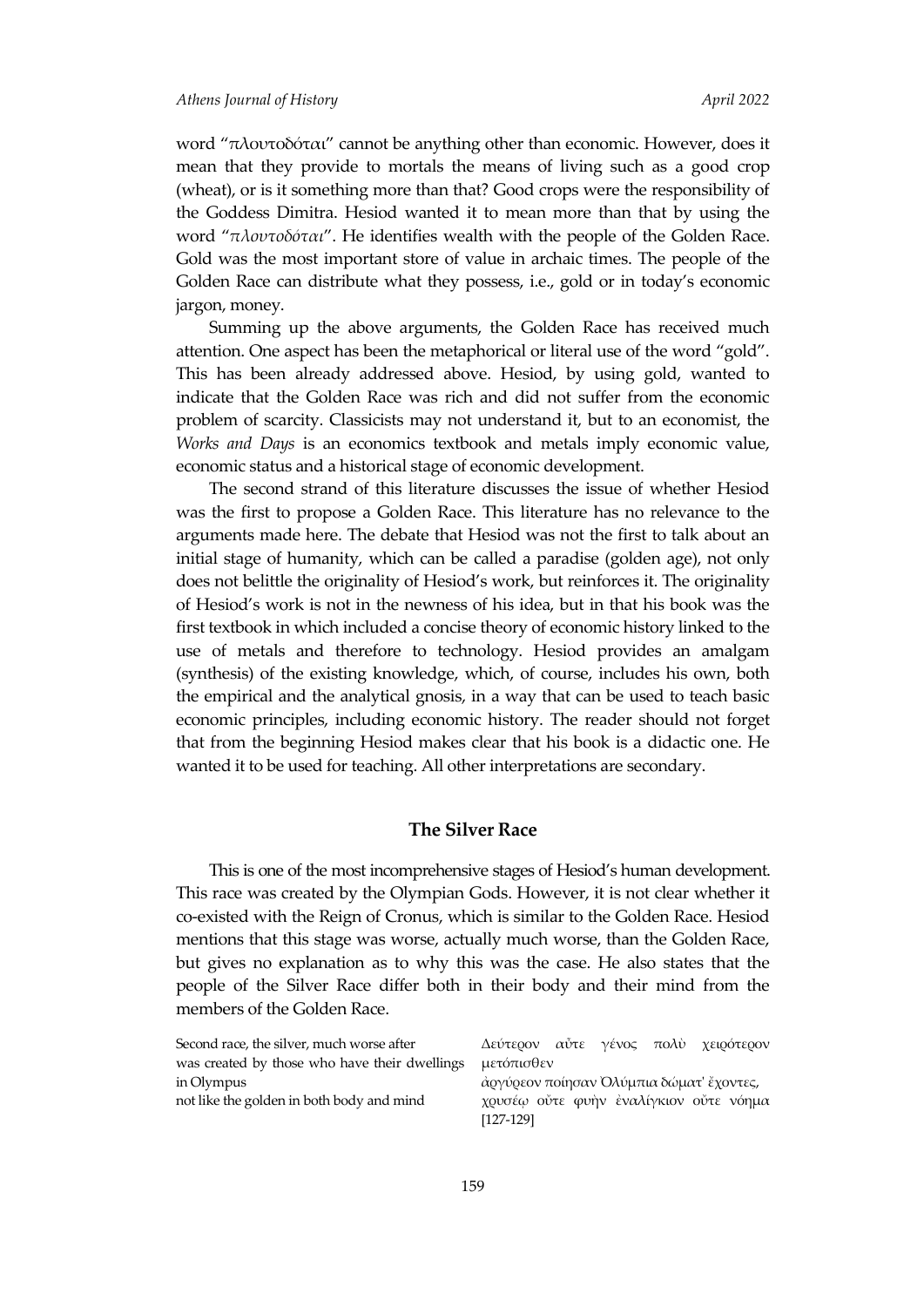Hesiod continues with a story which really does not make sense unless something is missing. This race cannot really connect with the previous or with the following races. Hesiod talks about foolish people (men?) who take onehundred years to come to puberty, and once there they fight between themselves. They did not respect Gods and for this reason Dias destroyed them. The reason is not given. Hesiod states that some honor still exists for them even though their role is inferior to the Golden Race.

What is surprising though is that the mothers of these children with such a long childhood are favorably portrayed by Hesiod:

Hundred years the boy, the great fool, was éκατὸν μὲν παῖς ἔτεα παǫὰ μητέǫικεδνῆ brought and happily raised by a careful mother inside the [130-131] house ἐτρέφετ' ἀτάλλων, μέγα νήπιος, ᾧ ἐνὶ οἴκῳ

The word *κεδνῇ* may mean careful, industrious, diligent, prudent, wise, etc. I translated the word *παῖς* as "boy". The mother is wise, but the sons are foolish. Hesiod calls the boy "big fool": *μέγα νήπιος*. As children, they lived long (100 years), but once they become adults, at the peak of their age, they lived only for a short period of time. No reason is given except that they were stupid and they fought between themselves.

One interpretation to this really awkward depiction of the Silver Race might be a myth that did not survive our time, but was well known during Hesiod's time. Hesiod again uses a myth like in the first race, but it is not clear how it can be interpreted. In this second stage of human development, women (mothers) played an important role, but not a role that can be related to the myth of the Amazons, who were aggressive and warlike. However, the Silver Race might relate to a belief that there was a stage in the human development where women had a leading (more important) role. It might relate to some sort of matriarchal social system. If this is what Hesiod means by the Silver Race, then it might relate to Pandora's story which Hesiod explains in both *Theogony* and *Works and Days*.

Some authors interpret Pandora's story as misogynic, which was used by Hesiod and others after him to justify the transition from a matriarchic to a patriarchic social system. I do not consider Hesiod misogynist at all. On the contrary, I consider him a realistic and an objective advisor to men. It should be kept in mind that *Works and Days* was written to advise his brother Perses, a man. When Hesiod states that there are good and bad women and his brother should marry a good woman, he simply states a fact of universal value. The whole story of the strife between the two brothers stipulates this basic ecumenical fact of life: there will always exist good and bad people. All his marital advice to his brother is quite the opposite from misogynic. However, this goes beyond the subject of this study.

A careless reading and interpretation of the Pandora's jar story, which was first developed by Hesiod in *Theogony*, seems to contradict this representation of a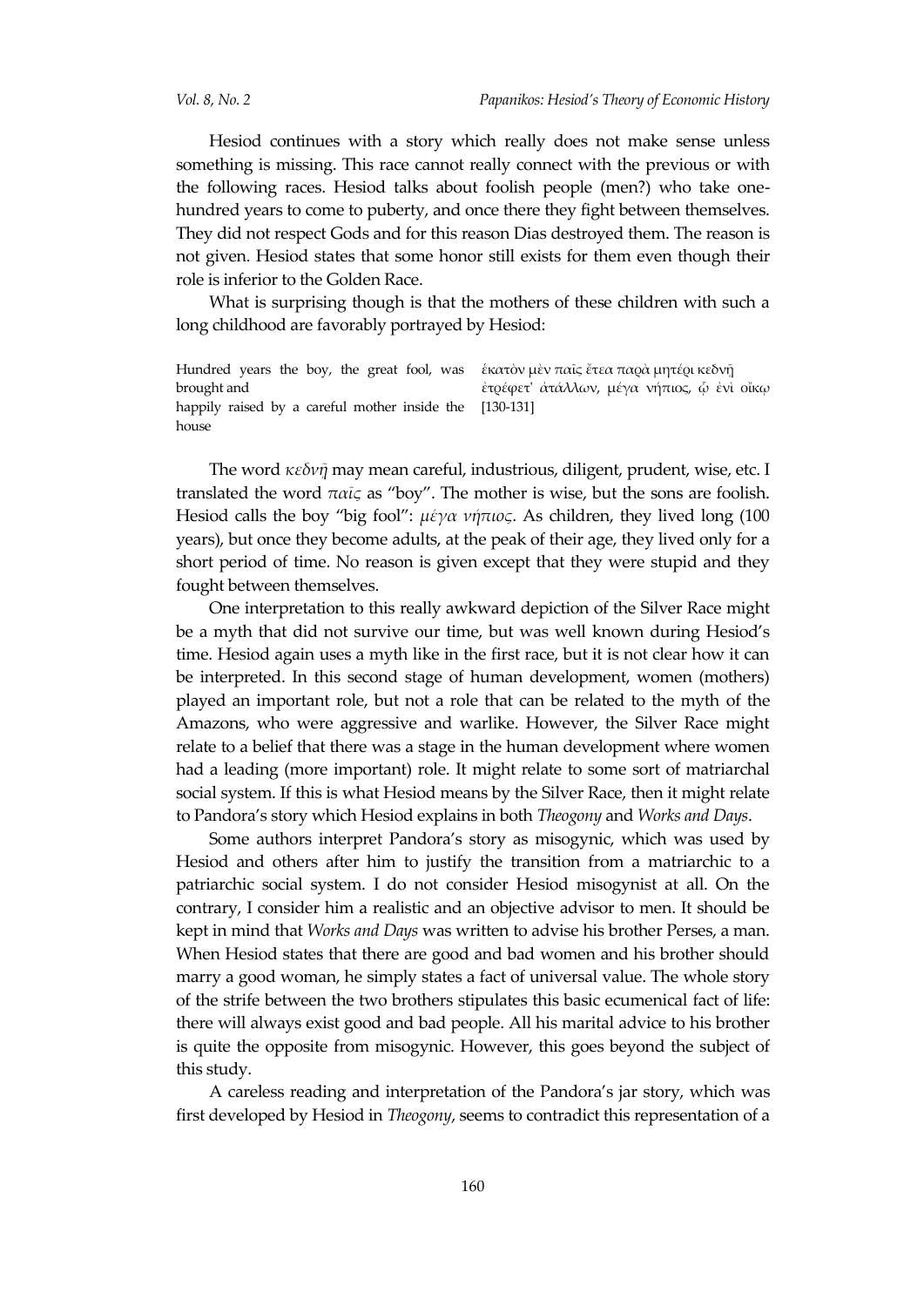$\overline{\phantom{a}}$ 

wise (industrious) woman-mother mentioned in the Silver Race. The mother bears the boy and also feeds him. How? It is not clear. Does she provide the food? Does a mother-woman need men to bring food as definitely was the case in all races which followed the silver one? If people are food gatherers as opposed to food producers, are we safe to assume that men played a secondary role? According to this description, men remain boys (childish behavior) almost all their lives and once they become adults, they are exterminated either by fighting each other or by Gods. Thus, they cannot play any (economic) role apart from propagating the kind.

Thus, one interpretation could be that the Silver Race is related to that stage of human development when women had a more active role in raising children as well as collecting and preparing the food. If this is correct, then the Silver Race refers to some sort of matriarchy. The depiction of men as children might be a clever way of saying that women were dominant and men depended upon them for their food. Hesiod could have said that because he wanted to show that it was the fault of the men of the Silver Race that women had such a dominant role. Men of the Silver Race were incompetent.

If the Golden Race was ubiquitous as a description of the initial conditions of the human development mixed with an imaginary nostalgia, the matriarchic era might be a mixture of nostalgia and despise. Nostalgia, if matriarchy is identified with the mothers' role in raising children (especially the boys, can still be found in Greek society today, especially in small villages like Hesiod's. The affinity of boys-men to their mothers has been well-documented since antiquity, $27$  despite men wanting to dominate and establish a patriarchic society. This might explain why Hesiod considers the Silver Race much worse than the Golden Race, but, on the other hand, not so bad because the members of this race do deserve some honor.

The famous Pandora's Myth may be related to the Silver Race of human development. One interpretation of this myth indicates the transition from a matriarchic to a patriarchic society. Pandora represents the matriarchic era. Women provide all the means of living.<sup>28</sup> This might be another explanation why the Silver Race is considered much worse than the Golden Race. The Pandora's myth is first examined by Hesiod in his *Theogony* without mentioning her name. This is done in the *Works and Days*. The two works are related in terms of the metals used by Gods to make Pandora attractive to men. Hesiod states in *Theogony*:

<sup>27.</sup> The role of mothers has become part of many tragedies and comedies in both ancient and modern Greek literature. Unfortunately, this has been portrayed in the international literature as the Oedipus complex. Oedipus married his mother but he was aware that she was his mother. Once he found out, the personal repercussions were disastrous.

<sup>28.</sup> It might not be an accident then that all Gods who provide food are women (Dimitra) and those who consume it are men (Dionysus). There might be a matriarchic root to this.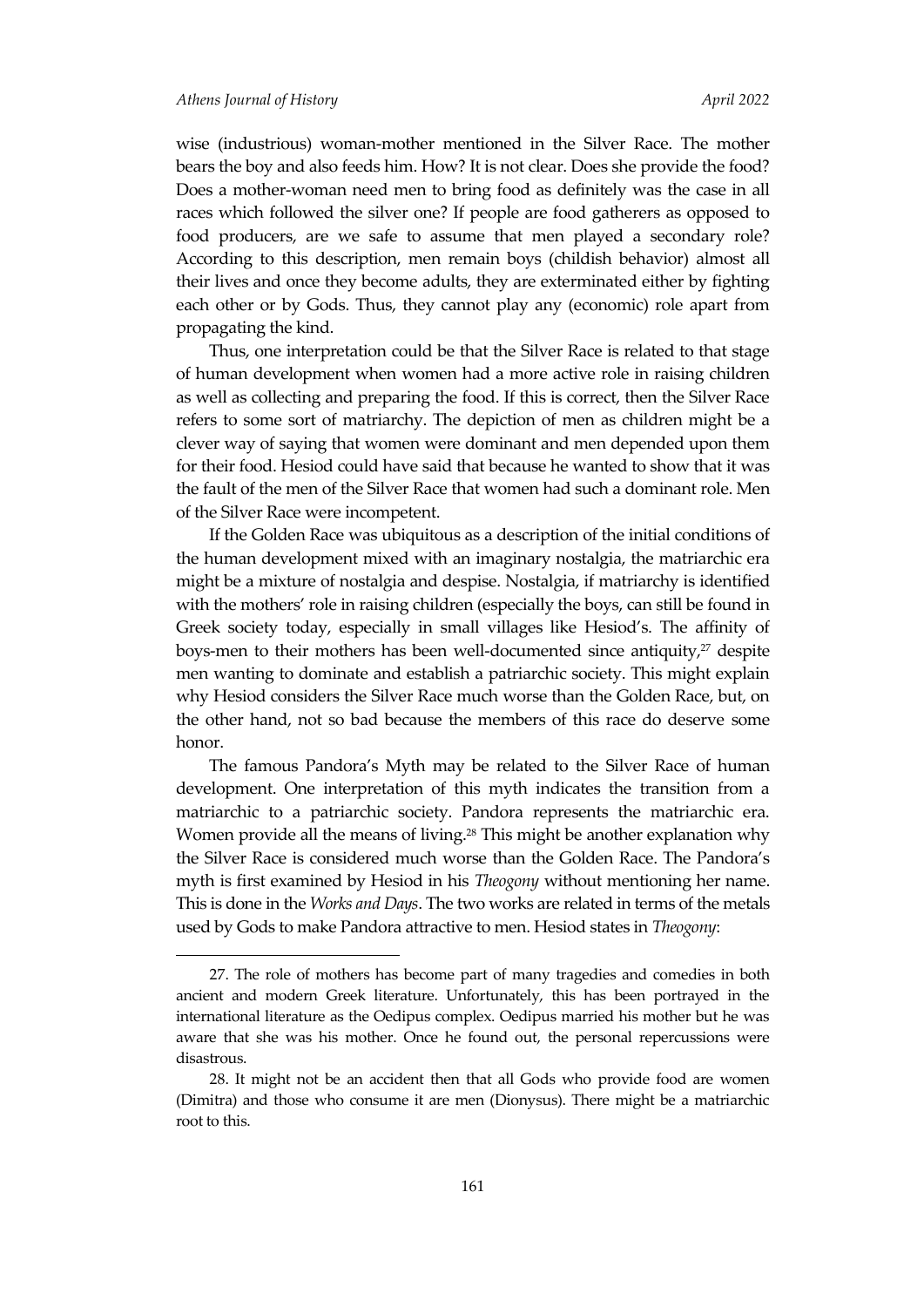| <i>Vol. 8. No.</i> 2                                       | Papanikos: Hesiod's Theory of Economic History            |
|------------------------------------------------------------|-----------------------------------------------------------|
| The eye opened Goddess Athena belted and<br>ornamented her | Ζῶσε δὲ καὶ κόσμησε θεὰ γλαυκῶπις Ἀθήνη<br>άργυφέη ἐσθῆτι |
| with dresses made of silver                                | [Theogony 573-574]                                        |

Athena dressed her with silver clothes and ornaments. Here we have Hesiod's reference to the use of silver to make dresses and ornaments. In other words, it relates to the Silver Race. Actually, the word *Ζῶσε* in Hesiod's time can be translated as "underwear", a cloth around the waste which covered the genitals, which was an additional element to make her attractive to men. The word *ἐσθῆτι* can be translated as "dress" or "dressing her up". However, the key word for our analysis here is "silver". Thus, Pandora lives in the age that silver was used to produce ornaments, underwear and dresses. Some people might argue against how a dress can be made of metal, but this appears in other ancient descriptions as well. For example, Talos in Greek mythology was a giant which appears to be dressed up with something that would look like a robot today made of bronze. His clothes were metallic.

During the Silver Race, gold is also used to make jewelry because as Hesiod states, Athena prepared Pandora to be sent to humans as follows:

| Around her head she put a golden chaplet                | άμφὶ δέ οἱ στεφάνην χουσέην κεφαλῆφιν ἔθηκε |
|---------------------------------------------------------|---------------------------------------------|
|                                                         | [Theogony, 578]                             |
| And in Works and Days Hesiod states that the Goddesses: |                                             |

Hesiod continues applying his method of the co-existence of good and bad by saying a line that looks at first as an oxymoronic statement for someone who does not understand Hesiod's method of economic history. There is a line in *Theogony* that is difficult to explain if Hesiod's method of economic history is not taken into account. Hesiod states that:

After this, a good and bad was created by gods Aὐτὰρ ἐπεὶ δὴ τεῦξε καλὸν κακὸν ἀντ<sup>᠈</sup> ἀγαθοῖο [*Theogony*, 578]

The translation is really very difficult. Hesiod states that Gods created (*τεῦξε*) a woman who is both good and bad (*καλὸν κακὸν*). This is easily explained because Pandora brings many disasters to the human race, but brings hope which is her good side. This is in addition to the (sexual) pleasure. The last two words of the line are difficult to interpret. The word *ἀντ᾽* (*ἀντί)* means "against" and the word *ἀγαθοῖο* in archaic Greek meant "those people who were good in terms of their aristocratic or godly origin". One interpretation might be that Hesiod wanted to stress that Pandora was an amalgam of bad and good and this was against her parentage (creators) who were Gods, and as such, she cannot be all bad. This might explain the oxymoron of the phrase.

<sup>…</sup> put a golden necklace on her … ὅρμους χρυσείους ἔθεσαν χροΐ [74]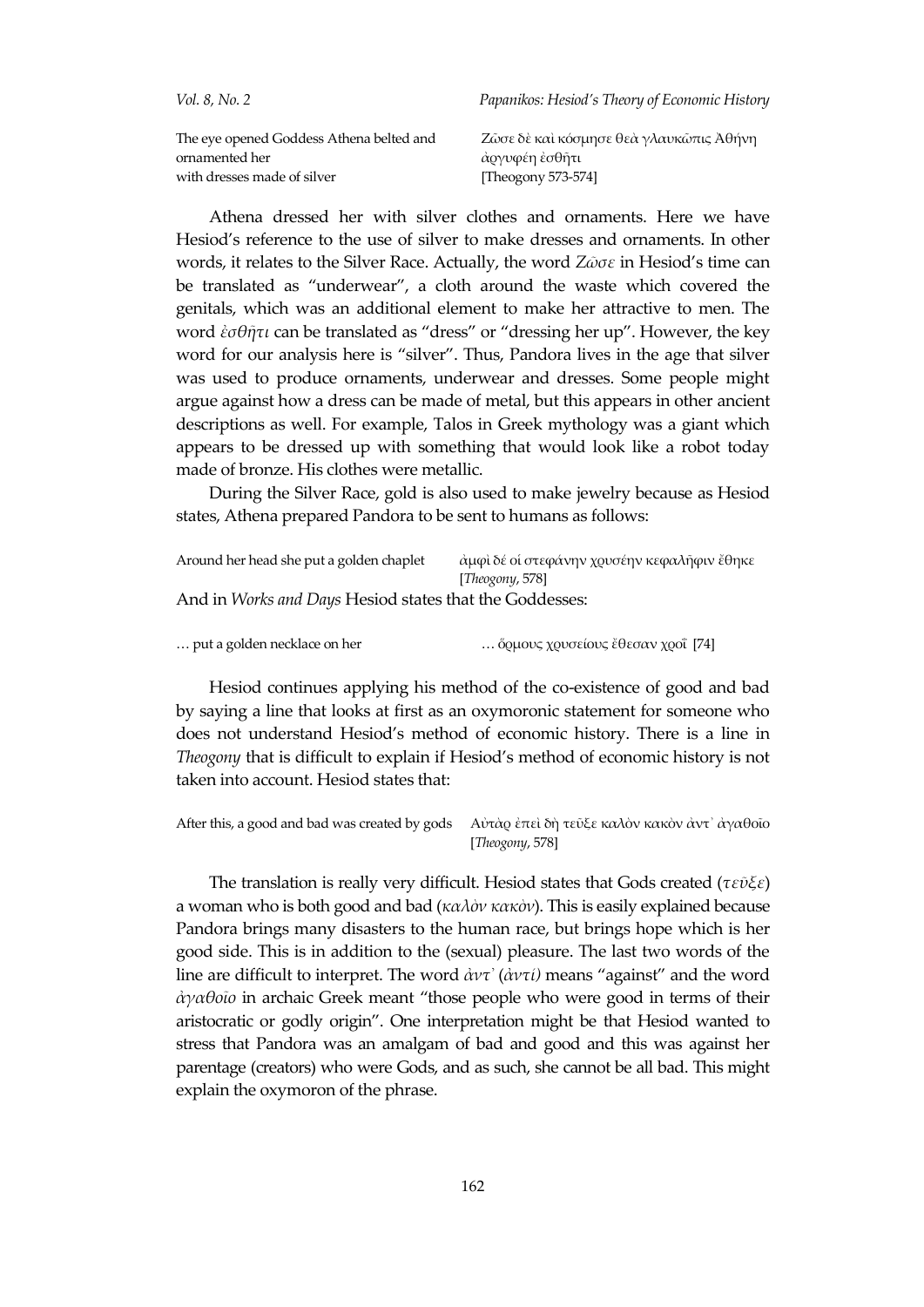l

Pandora's myth can be interpreted many ways. Hesiod, following the long tradition of myths, makes women the villain. Women bring all the misfortunes to the human race and this is everywhere in Hesiod's works. However, I have a different interpretation and a different reading of Hesiod's works, including the Pandora's myth. Her story shows that it was not a woman's fault for the current suffering of the human race. Pandora was not the one that brought the catastrophe; she was only the messenger. She was the Cyrix. Gods (men and women) made her so that she can deceive men. It was a man's fault who accepted the present.

Hesiod mentions Epimetheus, who was the stupid man to accept a present from Gods, even though he was warned by his brother Prometheus. Can we then assume that Epimetheus was one of the stupid boys of the Silver Race? After Pandora opened the jar and all the diseases spread all over the world, why would Pandora put the lid of the jar back again, keeping hope safely inside so that people can use it in the future? Thus, hope was retained because of a woman. Can we then conclude that women are the future of the human race because men (a) are foolish and accept everything that appears sexually attractive, but not necessarily good and (b) are easily distracted by the presence of a beautiful woman? Hesiod says that this was Zeus' will, but made Pandora to keep hope alive presumably because he did not trust men. A man (Prometheus) betrayed Zeus in the first place. My interpretation here is in contrast and antithesis to all those who see Pandora's myth as anti-feminist or as devaluing women. As is obvious from my analysis above that I interpret it in an opposite and contrary way than what Harrison (1908) stated in her influential book on this issue.<sup>29</sup>

Chronologically, the myth of Pandora follows the myth of Prometheus. We can then assume that the latter occurred during the end of the Golden Race and the former instigated the Silver Race. As is the case with the Golden Race, it is really very difficult to say more on the Silver Race which can relate to the actual practical use of the two metals. It is a matter of how one reads Hesiod, but my own interpretation is that he wanted to signify something about their production methods and the role of scarcity. This becomes clearer with the Bronze Race which is examined in the next section of this paper.

<sup>29.</sup> J. E. Harrison, *Prolegomena to the Study of Greek Religion* (London: Cambridge University Press, 1908).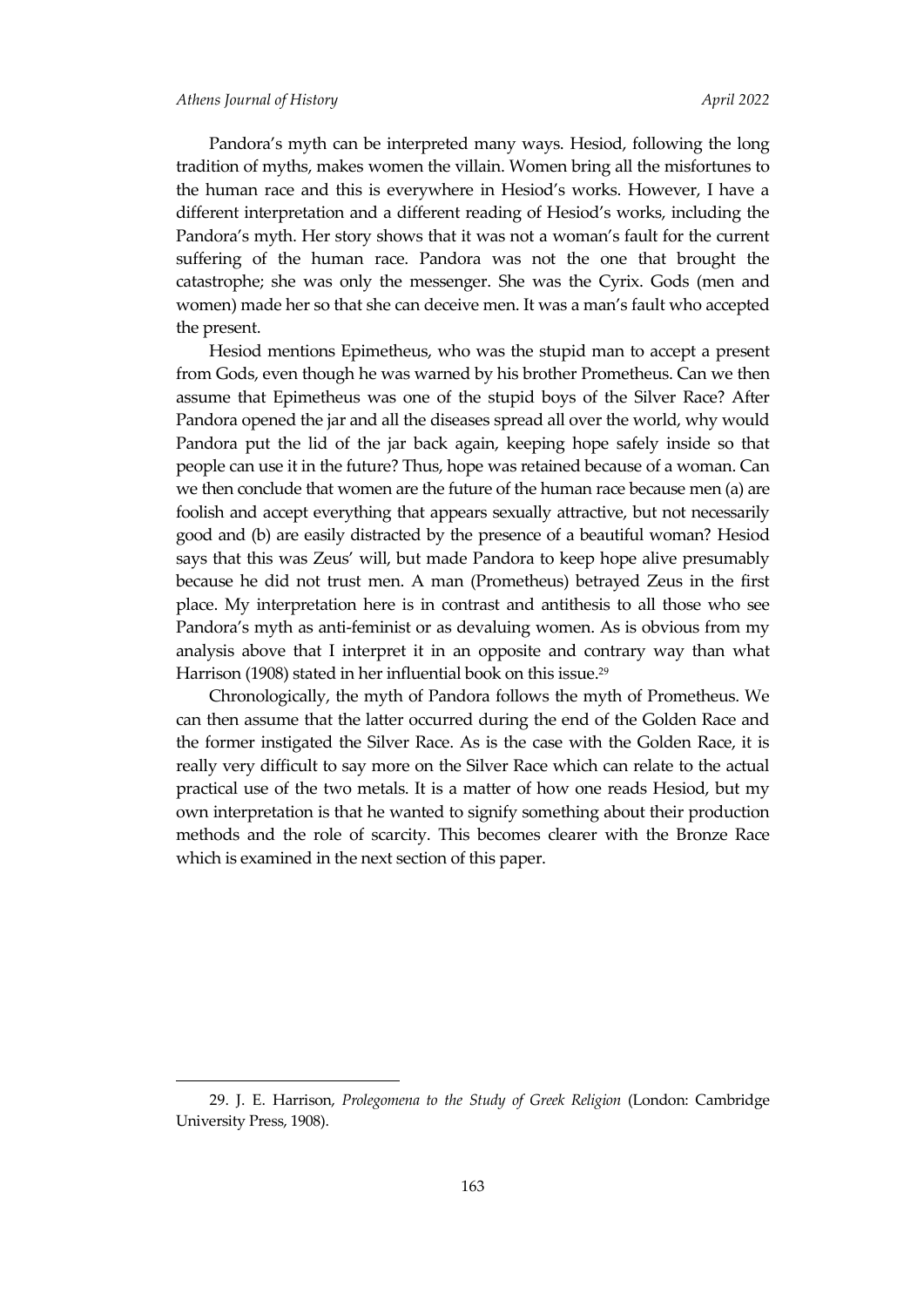# **Bronze (Copper) Race and the Age of Heroes**

The Greek language does not distinguish between copper and bronze. Most probably, by copper  $(\chi \alpha \lambda \kappa \phi \zeta)$  they meant an alloy of copper and tin. However, the word "copper" was used to mean more than that. It also meant anything that had to do with metals which could include iron as well. However, Hesiod is clear on this and separates the copper from iron.

From this race on, Hesiod's description becomes similar to a modern economic historian. Clough and Rapp distinguished the age of copper in terms of four innovations; the most important of which was the working and the production of items made of copper. They also mention three more developments: (a) the growth of trade (b) a greater division of labor and (c) new and bigger settlements.<sup>30</sup> In one way or another, all three include wars in order to conquer new places to solve the scarcity problem. In the area of Greece, this period is identified with the Minoan Civilization. This is the Chalcolithic era as opposed to the Paleolithic or Neolithic eras that preceded it.

Hesiod, as a good textbook writer of economic history, mentions that this period is characterized by the extensive use of copper. In two verses, Hesiod describes this period as:

| They had bronze weapons, bronze houses               | ών δ' ἦν χάλκεα μὲν τεύχεα, χάλκεοι δέ τε |
|------------------------------------------------------|-------------------------------------------|
| They work the bronze; the black iron was not olivour |                                           |
| known                                                | χαλκῶ δ' εἰργάζοντο• μέλας δ' οὐκ ἔσκε    |
|                                                      | σίδηρος [150-151]                         |

Hesiod distinguishes the people of this race from the previous one. However, he does not make any comparisons (either as being better or worse), but simply that they were different from the Silver Race. He states:

| In nothing similar to silver | οὐκ ἀργυρέω οὐδὲν ὁμοῖον [144] |
|------------------------------|--------------------------------|
|                              |                                |

This does not say anything as to whether Hesiod considered this race worse than the Silver Race. This is important to our analysis here because it will show whether Hesiod was a pessimist (accepted regress or degeneration) or an optimist (believed in progress of human development). It can be inferred though that Hesiod considered this race superior to the Silver Race for a number of reasons.

Firstly, contrary to what Hesiod thought about the men of the Silver Race (foolish and childish), the men of the Bronze Race are:

l

respectful and strong δεινόν τε καὶ ὄβοιμον [145]

30. S. B. Clough, and R. T. Rapp. *European Economic History: The Economic Development of Western Civilization* (New York: McGraw-Hill, 1975).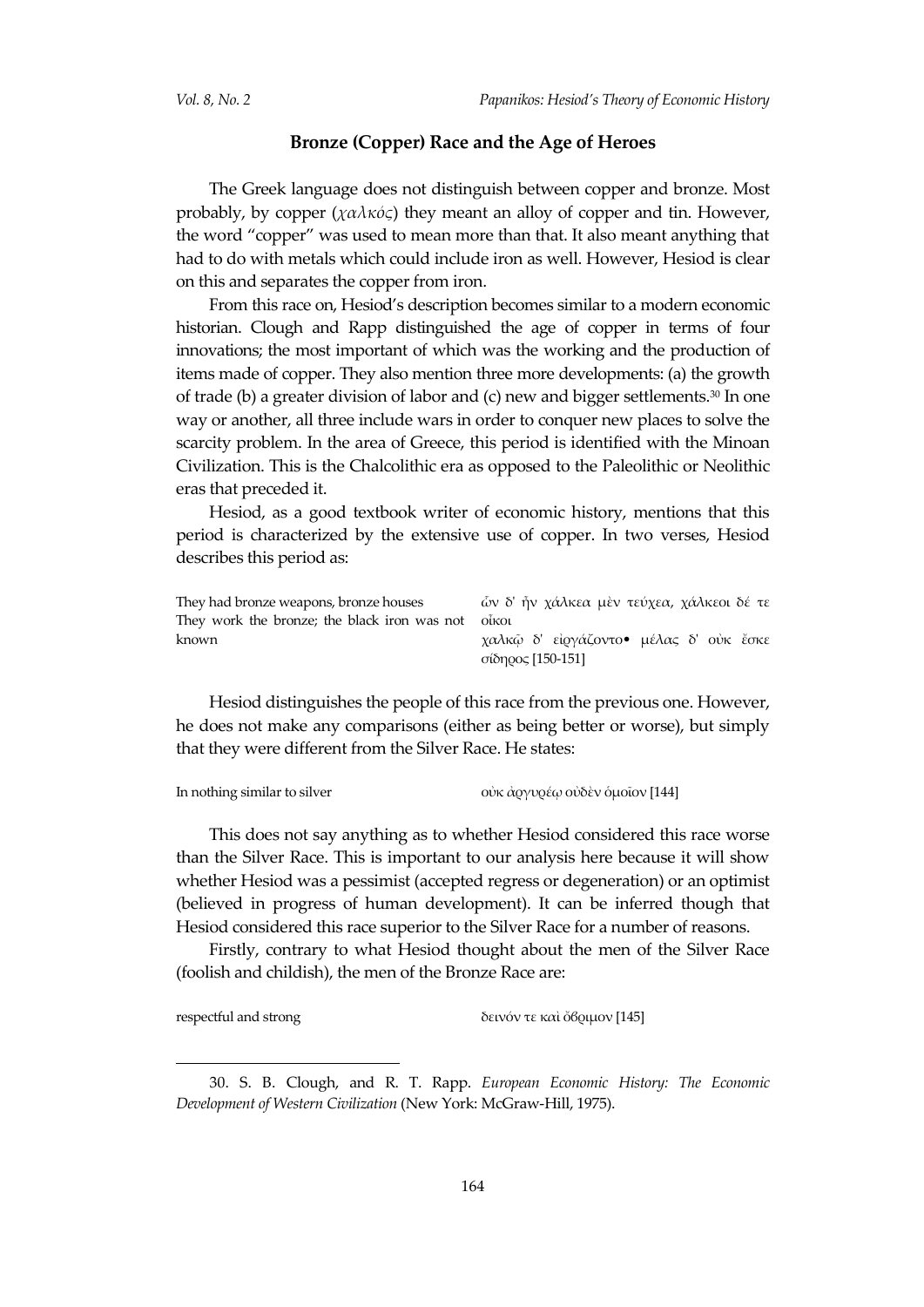#### *Athens Journal of History April 2022*

The word *δεινόν* comes from the word *δέος*, which can mean "awesome", but "respect" as well. Thus, the men of the Bronze Race attracted respect unlike the men of the Silver Race.

Secondly, Hesiod refers to the creation of the Bronze Race, using the same adjective as the one for the Golden Race. He states:

And the Father Zeus another the third race of Ζεὺς δὲ πατὴρ τρίτον ἄλλο γένος μερόπων eloquent people of bronze created ἀνθρώπων χάλκειον ποίησε [143-144]

The word *μερόπων*, which means "people with a good ability to speak" is used to describe the Golden Race and the Iron Race, as explained below. Thus, we may conclude that Hesiod considered this race more eloquent than the Silver Race.

Thirdly, this race is the first that Zeus made. We do not know who made the people of the Golden and Silver Race, apart from knowing that both were made by those Gods who dwell in Olympus. However, Hesiod counts this as the third race that Zeus created, even though the first two were created during the Reign of Cronus, Zeus' father.

Thirdly, Hesiod refers to the men of this race very positively as:

Having a brave heart from diamond  $\lambda \delta \alpha$ μαντος ἔχον κρατερόφρονα θυμόν [147]

The word diamond here is a translation of the word *ἀδάμαντος*, which in Modern Greek means an "excellent character". Here it does not relate to the metal of diamond which was not yet known. However, the word refers to a hard metal which was an alloy of iron. Anyway, the word most probably has a positive connotation which is definitely the case of the other word, that of *κρατερόφρονα*, which literal speaking means "brave mind". The word *θυμόν* is translated as "heart", but it can mean soul, especially in Archaic Greek. These notes are very important because the meaning changes. Brave heart means strong men. However, if soul is used, it can be interpreted as meaning "good people".

Thus, we know that during the Bronze Race people know and use all metals with the exception of iron. They also know another metal, which, most probably, is not used because it is expensive (scarce).

People of the Bronze Race like wars. In other words, they like trade because this is the only way a war can be financed. Hesiod states that this race cares for the works of Ares (the God of wars):

They cared for the heartbreaking and violent oίσιν Άρηος ἔργ' ἔμελεν στονόεντα καὶ ὕβριες works of Ares [145-146]

Hesiod states that they died fighting each other even though they were *ἐκπάγλους* [154], which means "awesome", which may have a bad or a good connotation. My interpretation is that Hesiod meant it in a good sense because he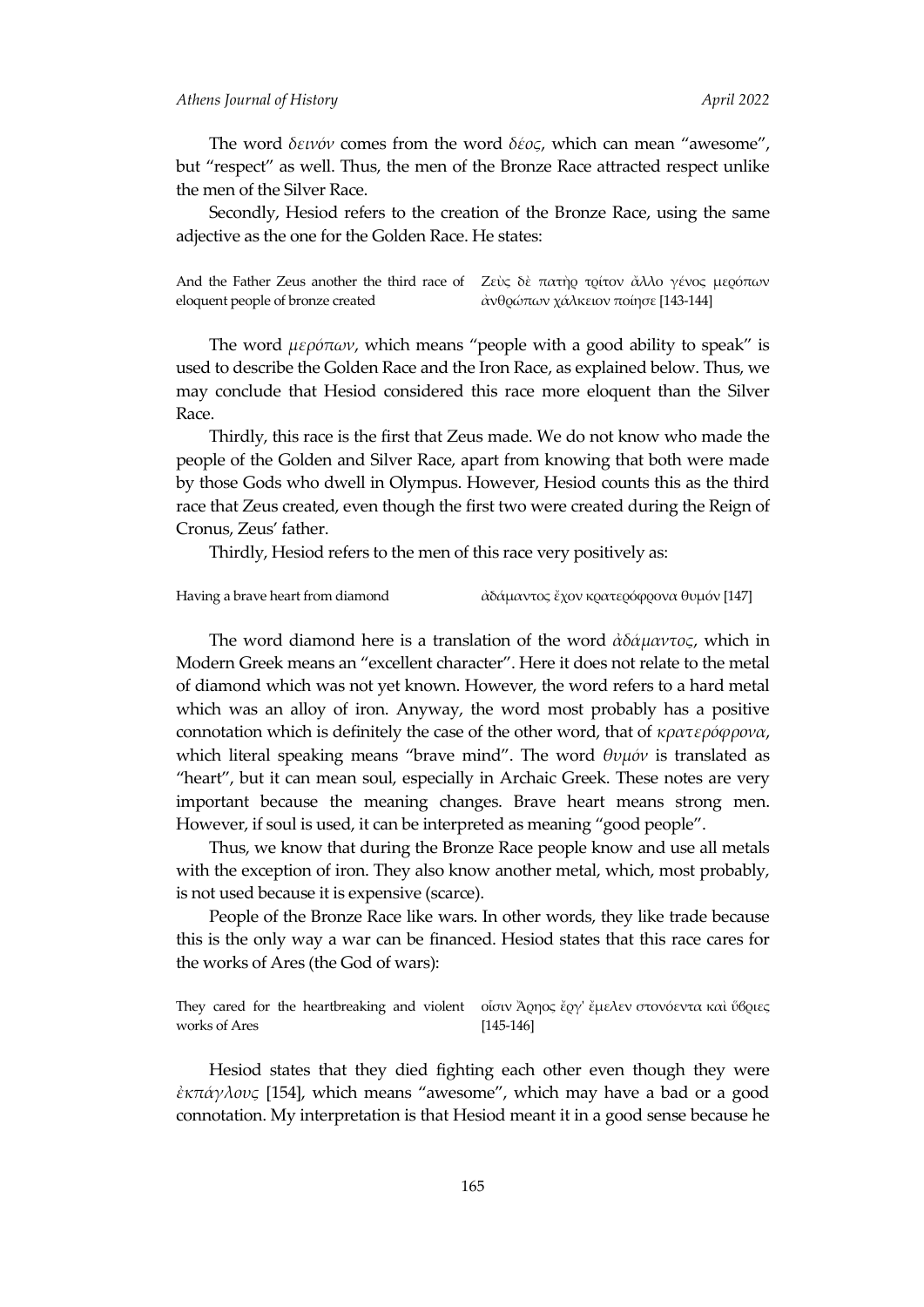wanted to contrast it with their death. In other words, Hesiod says they died even though they were very good.

In any case, fighting in wars was not considered by Hesiod as a bad thing presumably if it was for a good cause like the one in Thebes and in Troy. Right after discussing the Bronze Race, Hesiod introduces the Heroic Race which he compares favorably to the Bronze Race and offers as an explanation the great wars they fought in Thebes and Troy.

| After this race was covered by earth                                                     | Αύτάρ έπει και τούτο γένος κατά γαία           |
|------------------------------------------------------------------------------------------|------------------------------------------------|
| Another race, the fourth, on the multi-feeder                                            | έκάλυψεν,                                      |
| earth                                                                                    | αὖτις ἔτ' ἄλλο τέταρτον ἐπὶ χθονὶ πουλυβοτείρη |
| was created by Zeus the son of Cronus, fairer                                            | Ζεὺς Κρονίδης ποίησε, δικαιότερον καὶ ἄρειον,  |
| and warlike                                                                              | ανδρῶν ήρώων θεῖον γένος, οἳ καλέονται         |
| the godly race of heroic men, which are called $\eta\mu(\theta\epsilon\sigma)$ [156-160] |                                                |
| demigods                                                                                 |                                                |

The above statement clearly states that the Race of Heroes was superior to the Bronze Race. My impression is that Hesiod considered them even better than the Golden Race. The members of the Golden Race were not considered demigods. They were not considered fairer either. Most probably he considered them luckier, fortunate because they lived in an era of non-scarcity, contrary to all other races which follow them. Thus, I am tempted to assume that this race is better than the Golden Race.

This is reinforced with what happened to the Race of Heroes, the demigods. After they died in Troy and Thebes, they are now living happily in the islands of the blessed with Cronus as their king. Also, he has the same description as of the Golden Race, i.e., *ζείδωρος ἄρουρα*, because earth provides them with all the food they need:

| Zeus, the son of Cronus, put them to live at the  | Ζεύς Κρονίδης κατένασσε πατήρ ές πείρατα   |  |  |
|---------------------------------------------------|--------------------------------------------|--|--|
| edge of earth                                     | γαίης.                                     |  |  |
| And they live there carefree                      | καὶ τοὶ μὲν ναίουσιν ἀκηδέα θυμὸν ἔχοντες  |  |  |
| In the island of happy people next to the deep    | έν μακάρων νήσοισι παρ' Ωκεανόν            |  |  |
| Ocean                                             | βαθυδίνην,                                 |  |  |
| Wealthy heroes, who honeyed products three        | ὄλβιοι ήρωες, τοισιν μελιηδέα καρπὸν       |  |  |
| times a year the gifts of life provided by arable | τοις έτεος θάλλοντα φέρει ζείδωρος ἄρουρα. |  |  |
| land                                              | [168-171]                                  |  |  |

It seems to me that this race was considered as being better than the Golden Race if both lives (the mortal on earth and the immortal on earth or under it) are taken into consideration. And if this is the case, the ranking of races is completely different from what one might have initially thought.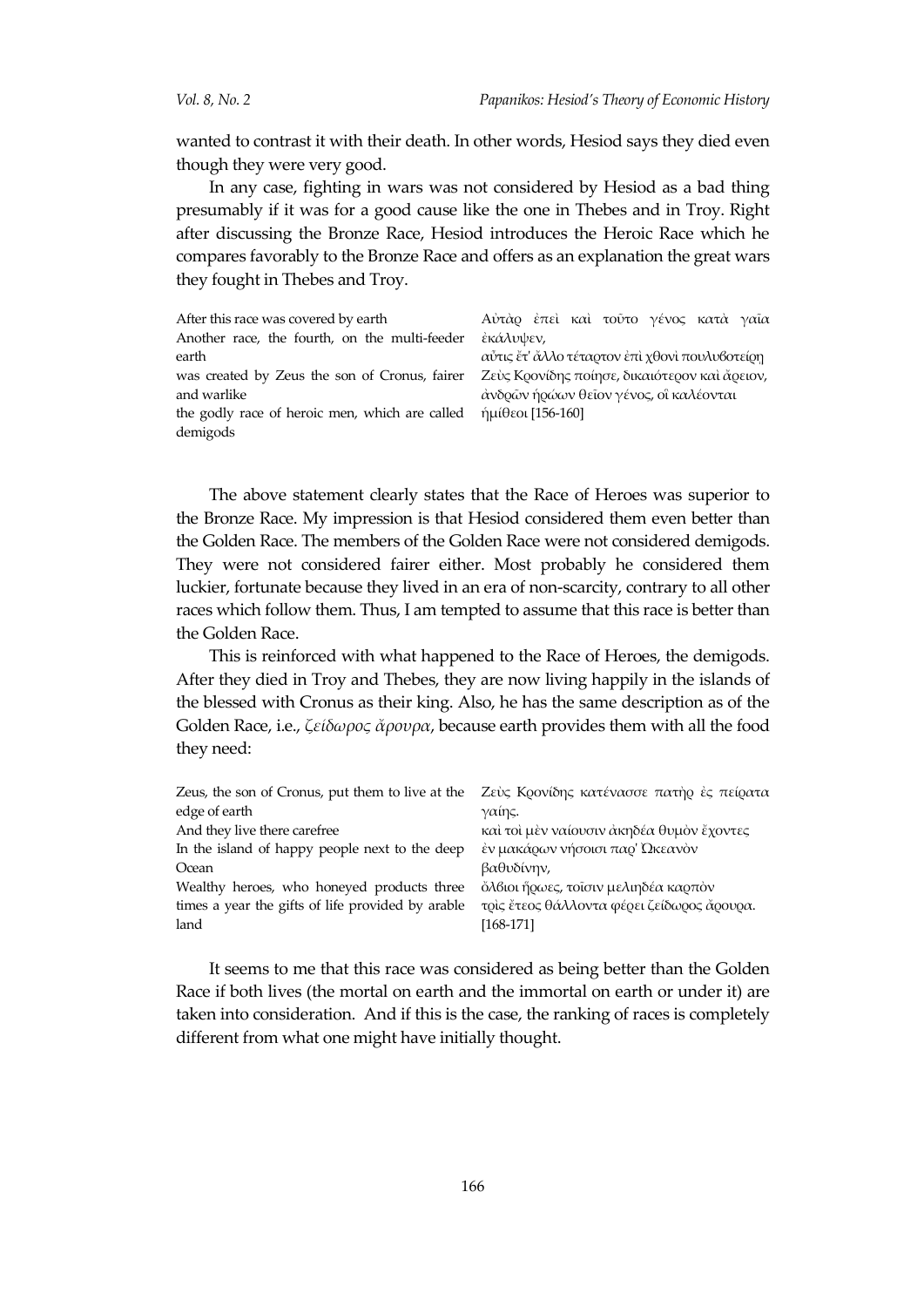l

### **Iron and Post-Iron Race**

Most archeological and ethnological evidence of pre-historic Greece shows that the Bronze Age ended in the late  $2<sup>nd</sup>$  millennium BCE and a new period of the Iron Race begun. The starting point can be set at the  $12<sup>th</sup>$  century BCE. Hesiod was born during the Iron Race, but his analysis of this race is put in the future tense. And of course, not much is said about the Post-Iron Race apart from that he considered or hoped it to be better than the current Iron Race. Thus, Hesiod himself does not really know how this race will evolve. However, in one line puts all his optimism about the future of humanity. He states:

| I wish I was never among the fifth race of men, | μηκέτ' ἔπειτ' ὤφελλον ἐγὼ πέμπτοισι μετεῖναι |  |  |  |
|-------------------------------------------------|----------------------------------------------|--|--|--|
| but I had died before or born after             | άνδράσιν, άλλ' ἢ πρόσθε θανεῖν ἠ ἔπειτα      |  |  |  |
|                                                 | γενέσθαι. [174-175]                          |  |  |  |

The above statement shows that Hesiod did not consider this the best race, but it is not clear in which race of the past he would have liked to live. However, the word *πρόσθε* might mean either "the previous one" or generally, any previous race before. This leaves open the interpretation, which is important for those who debate the issues of Hesiod's optimism or pessimism. Those who argue that Hesiod believed in the degeneration of the races, which is reflected by the metaphorical use of metals, would have had a hard time explaining what Hesiod meant by his wish to have been born after the current Iron Race (*ἔπειτα γενέσθαι*). I interpret this as follows: Hesiod strongly believed in a better future, which is consistent with his didactic purpose of his book. In other words, he believed that if people follow certain rules, outlined in his book, then the future will be brighter. Why? According to Hesiod, the Iron Race includes both good and bad things:

But even for them there is a mixture of bad and *άλλ' ἔμπης κα*ὶ τοῖσι μεμείξεται ἐσθλὰ goods κακοΐσιν [179]

Hesiod spends 21 lines to explain what bad things the Iron Race will bring [181-201] and not a single line about the goods. However, what follows is the depiction of the expected cruelties of the Iron Race in a long fable of the "Hawk and the Nightingale", which has only one interpretation: human progress (economic growth) is at the hands of men and women.<sup>31</sup> Or, to use Vere Gordon Childe's title of his well-known 1939 book: *Man Makes Himself*. Hesiod, as a good economist, and after examining the historical developments from the good old days of the Golden Race down to his own period of the Iron Race, starts examining what the conditions are to avoid the dreadful prospects of the Iron Race and set the pace for a virtuous cycle of progress and economic growth. Thus, I consider Hesiod

<sup>31.</sup> Hesiod put a lot of emphasis on the role of good women, equally important as good men.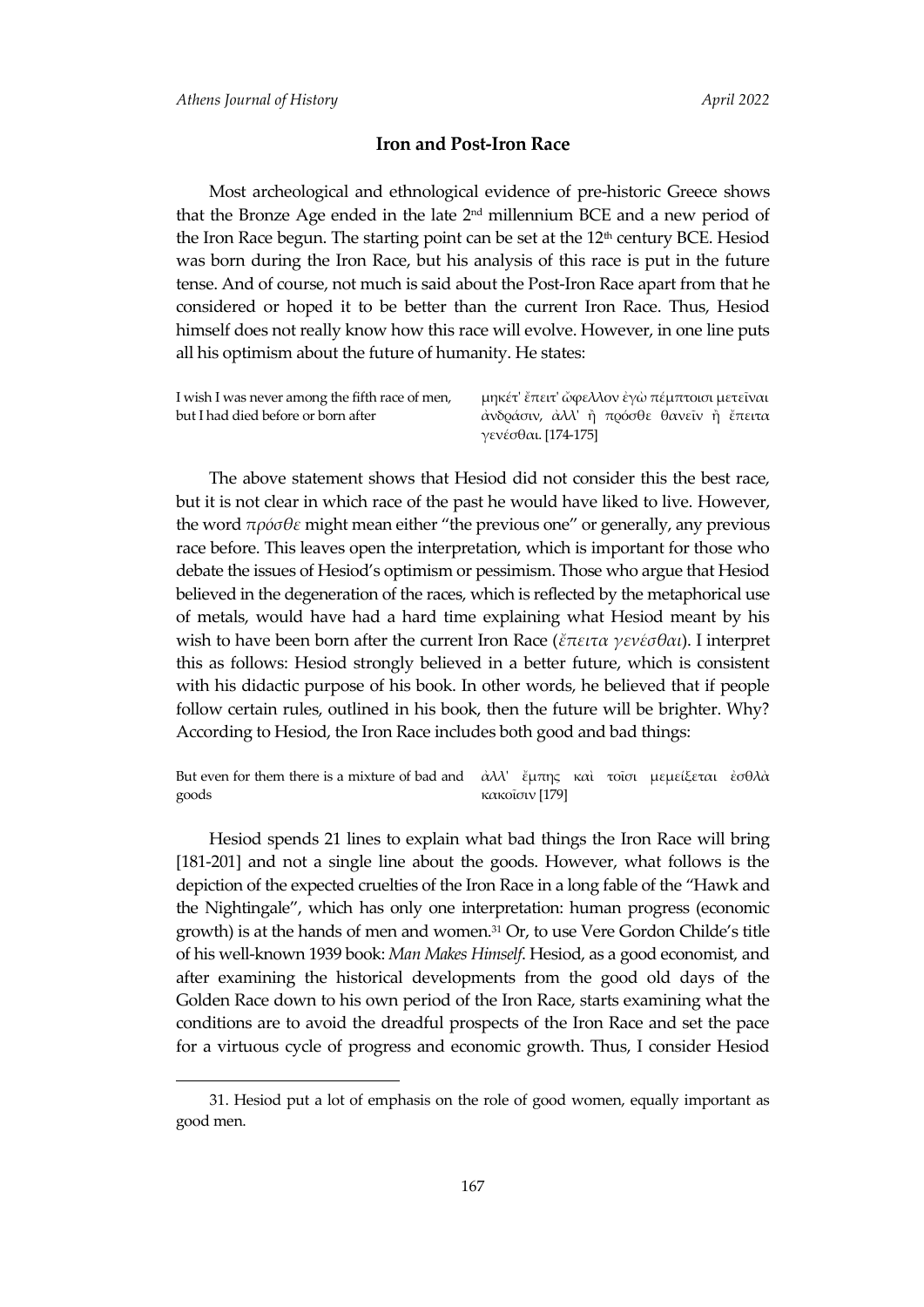not only an optimist, but a pragmatist. As in Thucydides three centuries later, Hesiod believed that humanity can learn from their past mistakes and undertake those (economic) actions, which will promote economic progress and growth, pretty much just as most economic historians define the subject of economic history.

Hesiod believed in the men and women of the Iron Race. He refers to them as eloquent people:

| Zeus will destroy and this race of eloquent | Ζεὺς δ' ὀλέσει καὶ τοῦτο γένος μερόπων |
|---------------------------------------------|----------------------------------------|
| people                                      | άνθρώπων [180]                         |

A number of comments should be made. Hesiod makes this conditional on a number of things and gives a number of warning signs. It is not important to analyze the list of the bad things that would happen, but to state that all these can be avoided if people change their behavior from unethical to an ethical one. Using his superb imagination, he outlines some of the vices of this race which are between us today since we are still living in the Iron Race. Or more general it is the part of human nature which can be only constrained by the rule of law. This is a nice introduction to what it follows, i.e., the fable of the "Hawk and the Nightingale", which teaches the lawgivers that they should be fair if they want their society to flourish. Otherwise, the rule of law will be the law of the strongest and this way one will destroy the city of the other:

The law in their hands; one will destroy the city of the other Χειροδίκαι· ἕτερος δ' ἑτέρου πόλιν ἐξαλαπάξει [189]

However, if humans kill each other, the Gods (Zeus) are not to blame because they will be self-destroyed. Isn't this the case today? Humanity has developed the means of its own complete destruction. No God is needed; unless one assumes that God send those humans to invent the tools of mass destruction. They are the modern Pandora, but it is still up to the men (and women) to use these tools, e.g., for a good cause such as producing cheap and clean electricity, or bad such as making weapons of mass destruction. This brings us back to the previous argument of Prometheus and Epimetheus.

Hesiod sketches a number of other vices of this Iron Race, which are so relevant to today's society, and to that extent, to any society because it is in human nature. The only difference is the means by which these manifest themselves. For example, the bad and good exist in all humans, but whether one overpowers the other depends on the personality of each individual. It is these social codes of the Iron Race that Hesiod wants to reinforce. What is important to note that for all these vices of the Iron Race, Hesiod uses future tense. They do not exist during Hesiod's time, but they will happen in the future.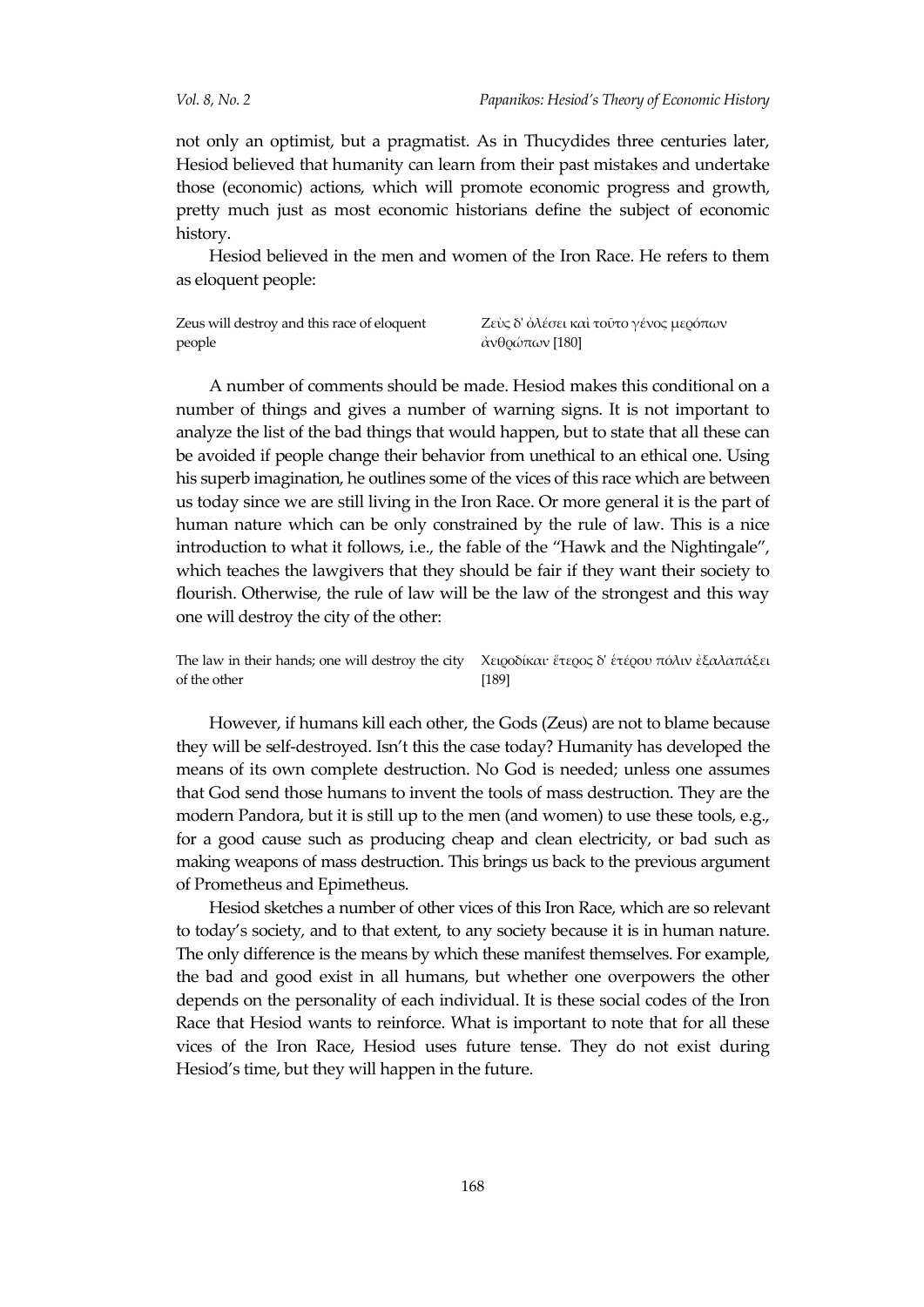#### **Hesiod's Six Races Compared**

This section compares the six races of Hesiod's economic history of human development. Economic history examines the past. The various stages of economic history developments are organized in terms of few millenniums while economic growth uses data from the past few years, i.e., a century at the most. In other words, it is not really clear where one can draw the line between economic history and economic growth analyses; both use the past. Cliometrics might be one way of integrating the two, but data do not exist for the deep past of human development.

Table 1 presents the six races of Hesiod's organization of economic history. Hesiod mentions six stages in his *Work and Days*, but some important information is missing as shown in Table 1.

|                | <b>Stage</b>       | <b>Dates</b>                 | Creation                                                                                                     | Comparison                                                                                                    | Eschatology                                                                                      |
|----------------|--------------------|------------------------------|--------------------------------------------------------------------------------------------------------------|---------------------------------------------------------------------------------------------------------------|--------------------------------------------------------------------------------------------------|
| 1              | Gold               | Pre-10000<br><b>BCE</b>      | Olympian Gods but it is<br>not clear by whom. They<br>lived during the era of<br>Cronus, the father of Dias. | The best of all (?)                                                                                           | Not clear                                                                                        |
| $\overline{2}$ | Silver             | Pre-10000<br><b>BCE</b>      | Olympian Gods but it is<br>not clear by whom.                                                                | Much worse<br>Πολύ Χειρότερον [127]<br>Second Δεύτεροι [142]                                                  | Dias destroyed them                                                                              |
| 3              | Copper             | 10000-1200<br><b>BCE</b>     | Zeus (Dias)                                                                                                  | Nothing similar to silver<br>οὐκ ἀργυρέω οὐδὲν<br>όμοῖον [144] but not<br>knowing if it is better or<br>worse | They killed<br>themselves in wars                                                                |
| $\overline{4}$ | Heroic<br>(Copper) | 1200-1000<br><b>BCE</b>      | Zeus (Dias)                                                                                                  | Second to Golden Race<br>or better (?)                                                                        | They killed<br>themselves in wars                                                                |
| 5              | <b>Iron</b>        | Post 1200<br>BCE-<br>Present | Zeus (Dias)                                                                                                  | Worse of all, past and<br>future.                                                                             | Not known (climate<br>catastrophe, self-<br>destruction using<br>weapons of mass<br>destruction) |
| 6              | Post-<br>Iron      | Not<br>Known                 | Not Known                                                                                                    | Better than the Iron Age,<br>but not clear how it<br>compares with the<br>previous to the iron race           | Not Known (climate<br>catastrophe, self-<br>destruction using<br>weapons of mass<br>destruction) |

**Table 1.** *Comparison of the Six Stages of Hesiod's Historical Ages (or Stages or Races)*

One of the discussions in the relevant literature is whether Hesiod was a pessimist or an optimist? Did he believe in progress or in regress of the long economic development process? Most authors consider him a pessimist, ignoring his most important statement that he wished he was born after his (iron) times. Why would he want that if he did not believe that the next stage of human development would not be better? In addition, even in his own Iron Age he does not dismiss it, but leaves a window or an entire door open to hope. According to Hesiod, the iron stage is a mixture of good (pleasure) and bad (pain), but he does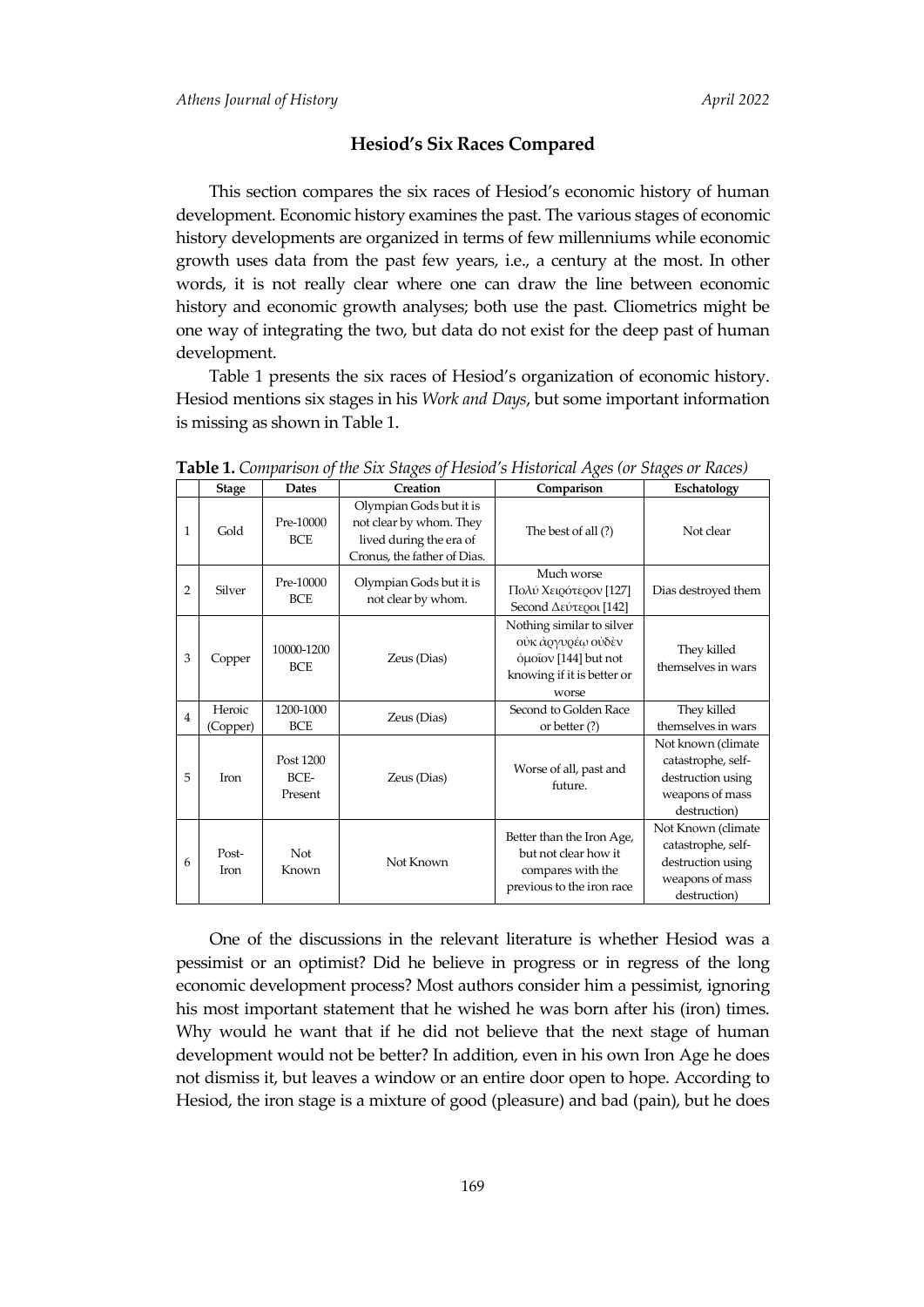not mention whether the sum of the pluses and minuses is positive or negative. My interpretation is that Hesiod believed that overall, the positives can cancel out the negatives if people, including his brother Perses, follow what Hesiod suggested in his book. After all, why would someone write a didactic book and suggest a change in individual human behavior at all levels of authority if he did not believe that this was for their betterment? Human development can be progressive only if people follow certain rules.

However, believing in the potential of human development does not imply that this development would be a smooth (linear) one. It is obvious from Table 1 that Hesiod did not believe in a linear trend of human development, but in very long oscillations that could last for millennia. Hesiod does not mention dates in his theory of economic history, not even for his own time, but we know that he calls his era the Iron Race. The other event mentioned that gives an idea of the historical timeline is that he mentions the Trojan War. These two dates are reported in the table and the others are filled in using archaeological evidence. This gives a sense of what Hesiod was talking about. His evidence came only from his own period. All other information had to be retrieved from what myths and stories have survived orally because no written source is ever mentioned by Hesiod.

Hesiod believed that there is no linear trend in development, but only cycles. He also believed that every race was a mixture of fortunate and unfortunate situations, sent by Gods and nature (?), but human actions can take care of them. It is true that he considers the Golden Race as the best, but what about the silver and the heroes' race? How do they compare? Similarly, how do the bronze and the iron race compare to each other? Which race is better? It seems to me that Hesiod considers the iron better than the bronze race. If this is the case, the five races not only are not linearly regressing, but they oscillate. It is not clear whether the overall trend is upward or downward. One would tend to accept that there exists a long upward trend, even though with large oscillations as a result of wars, plagues, famines, etc. Isn't this the actual economic history of the world since Hesiod's years? Very few economic historians would answer in the negative to this question.

Related to this question of the long trend of human development is the use of the four metals to describe four races of human development or five if the sixth one is counted. Are these simply an allegorical identification of the four races in terms of the prevailed morality in each stage, or do they have an economic interpretation? If there is an economic interpretation, what is it and how does it relate to the progress-regress dichotomy? It is evident that Hesiod means more than a moral standard by using the metals because the Bronze Race is described by the use of the metal to make weapons and houses, but most importantly to work with copper (χαλκῷ δ' εἰργάζοντο) because people did not know black iron (μέλας δ' οὐκ ἔσκε σίδηρος), in which case it would have been used.

This description shows clearly that at least for these two races of human development, Hesiod identifies them with the economic use of the two metals,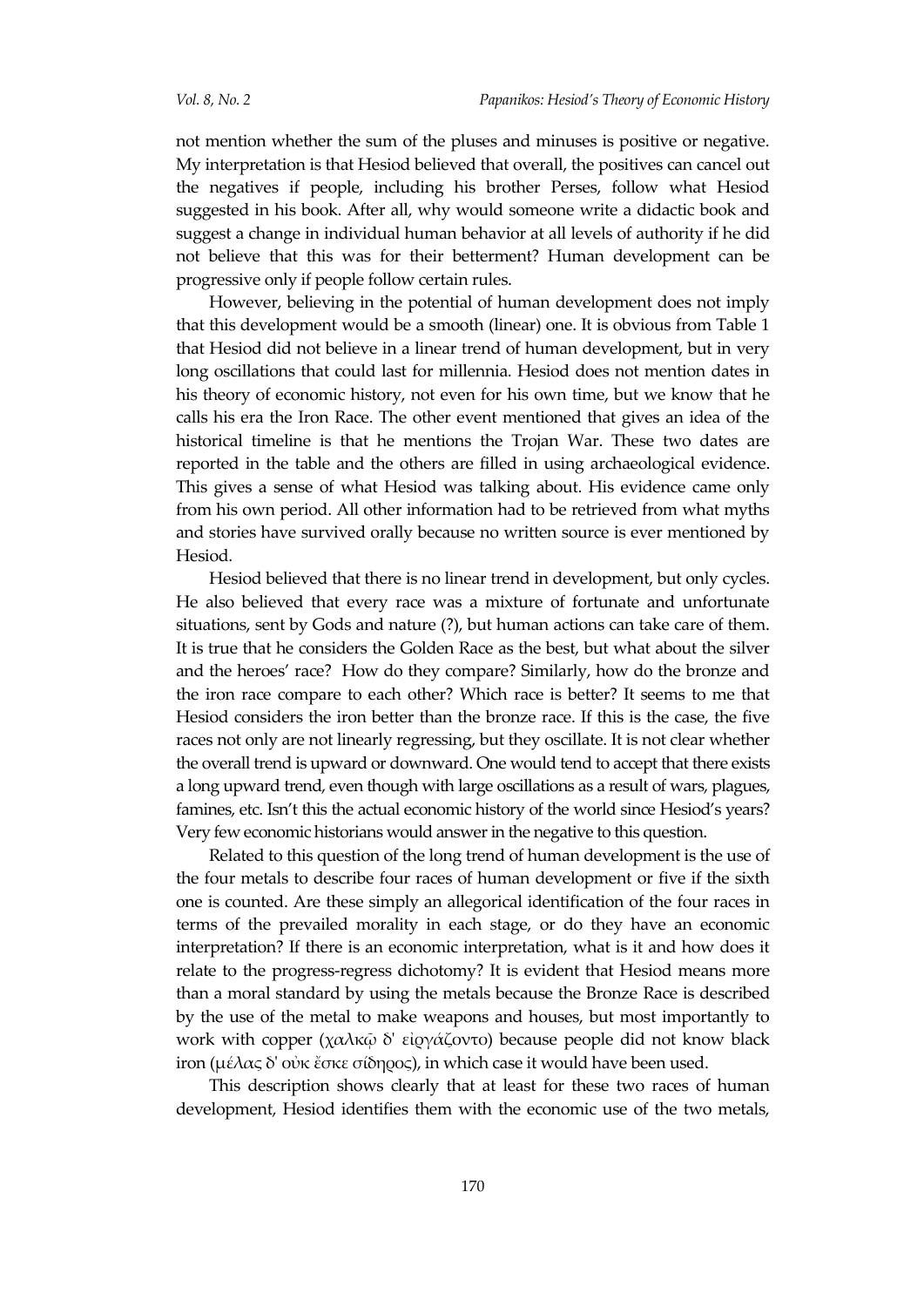i.e., to produce goods instead of allegorically defining some type of ethical and moral behavior. However, this is not clear for the other two stages of gold and silver. It would absurd to state that Hesiod named the Bronze and the Iron Race from the use of the two metals in the production process and the first two, gold and silver, because he wanted to relate them to the characteristic morals of these two races. It is safe to assume that Hesiod named the first two stages from the use of the metals, assuming as many other scholars did and do, that the first people used (discovered) gold and then silver. However, even if someone insists on the moral explanation, Hesiod knew that gold was more valuable than silver and this could only be evaluated if there was an exchange value for the two metals. After all, the whole myth, if it was a myth, of the Argonauts going to Colchis was about the Golden Fleece. So gold was considered valuable some time before the Minoan Civilization and people would risk a long trip to get it. Colchis, located in modern western Georgia in the Black Sea, was rich in gold and iron.

In conclusion, Hesiod was on a mission. He wanted to change his society. He wanted to make it better by writing a didactic book. *Works and Days* was such a book. He believed that society can be changed by human actions given the constraints imposed by Gods (nature). Therefore, he was very critical of the behavior of his fellow citizens, including the archons who were corrupt. He condemned all the social wrong-doings such as bribery, theft, idleness, laziness, beggary, adultery, etc. which of course exists in all, past and modern, societies as well. However, he believed in justice and well-organized societies and this made him optimistic and hopeful. After all this is one reading of the myth of Pandora's Box. Humanity can hope. Hope for what? Of course, hope that the human destiny can become better. This is progress and not regress. Hesiod believed in progress which can come only by appropriate human behaviors with the most important being honest work and fair competition. Otherwise, he would never have written a didactic book if he did not believe that human behavior could not be reoriented towards progress.

## **Conclusions**

The analysis of this paper shows that there are some basic testable hypotheses of Hesiod's theory of economic history (human development) that I use them to conclude the paper and orient future research on this important economic historian. These are:

a) At a certain stage of human development people went from being food gatherers to becoming food producers, or at a certain stage of human development, the abundance (automatic provision) of earth's goods run out and for the first time in history the means of living became scarce.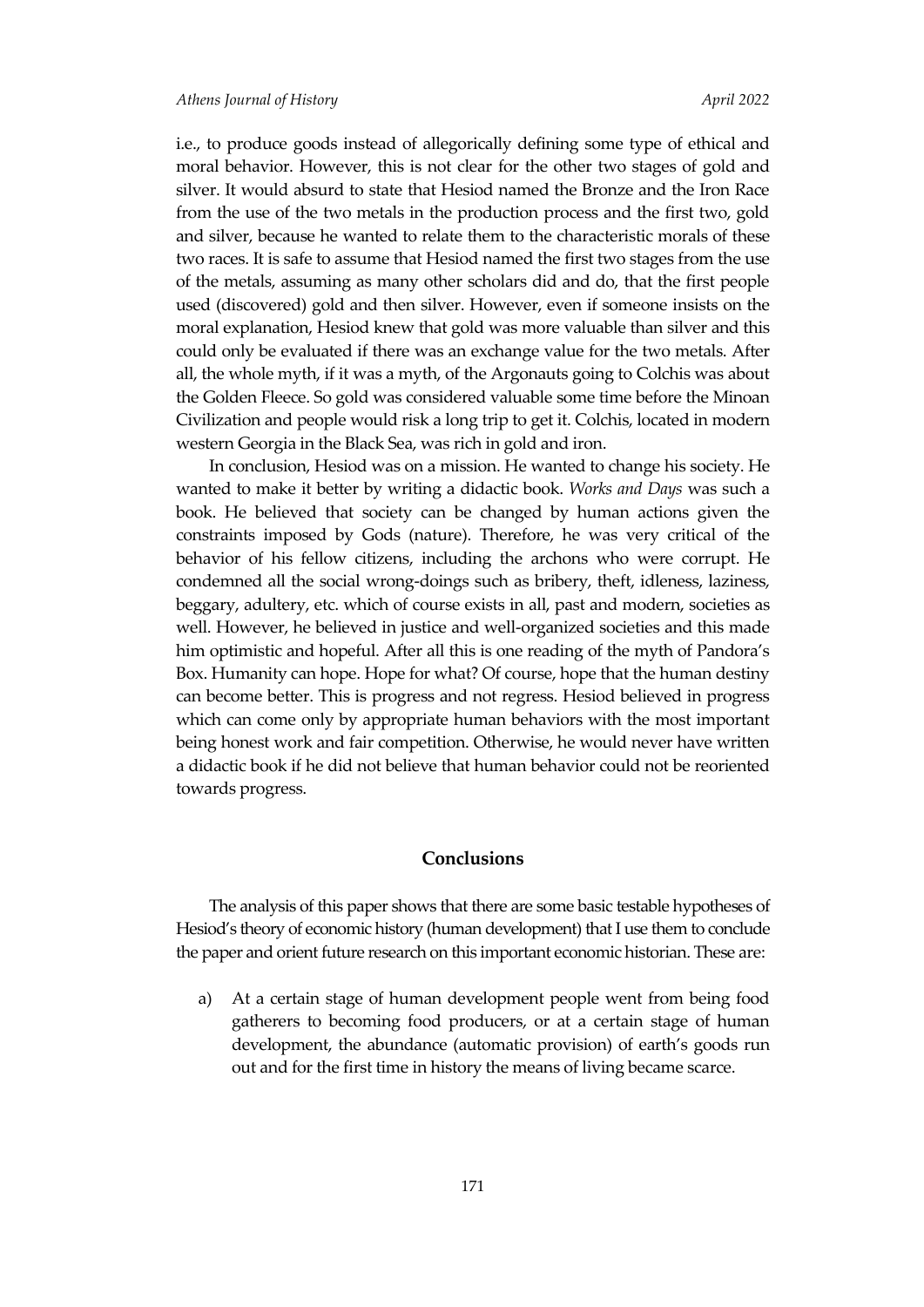- b) Prometheus' myth shows that in any human race there are very few people who can benefit the entire human race by finding new ways of producing goods and services.
- c) After the initial stage of the Golden Race, all other races of human development, past and future, will be a mixture of fortunate (virtues) and unfortunate (vices) elements.
- d) Human development (the future of the current Iron Race or the post-Iron Race) can be better or worse depending on human behavior. Gods or nature cannot be blamed.
- e) The process of human development is not linear, but each race will have its own mixture of negatives and positives.
- f) Long periods of progress are followed by long periods of regress.
- g) Each period is characterized by its own unique characteristics which are related to the use of metals (technology) in the production process.
- h) Peace and justice are an integral part of progress, or what economists call economic growth.

The above Hesiod's Hypotheses of his theory of economic history can be verified by empirical evidence, which can be provided by archaeologists, anthropologists and ethnologists. Hard economic evidence (quantitative evidence) has not survived for all of Hesiod's historical human races. The first hypothesis of the Golden Age has been examined and there is evidence of nomadic living before 10,000 BCE. People were food gatherers. Now for some reasons they became food producers. The most important reason is population growth which created scarcity of the means of production, forcing people to innovate. This is a good explanation, but not very persuasive. I prefer Hesiod's story which reverses the causality and is related to exogenous versus the endogenous technical progress. Both can exist. However, my own fable or myth or story is as follows. The first human race consisted of people without education and previous knowledge. Thus, the endogenous technical progress is ruled out. We are left only with exogenous technical progress which can be the result of good luck (i.e., the discovery of fire or of a nice sharp stone object which nature made), the birth of a talented individual (you need only one), or a combination of both. Talented people are usually lucky. Good luck is part of one's talent. One such talented individual noticed that some animals can be domesticated and live with them in the same cave and therefore reproduce them. Instead of going hunting for them during the cold and rainy days of winter he can have his own milk and meat right in his backyard. This innovation reduces the risk of not finding food and the extra toil of hunting. Similarly, another talented individual noticed that some seeds that fell on the ground were able to reproduce themselves. All is required for such acquisition of knowledge is the talent of observing and thinking. This still makes a good scientist today. There is no substitute for talent, with or without education. Once people reduced the risk of finding food, then they can propagate their kind at higher rates. This increases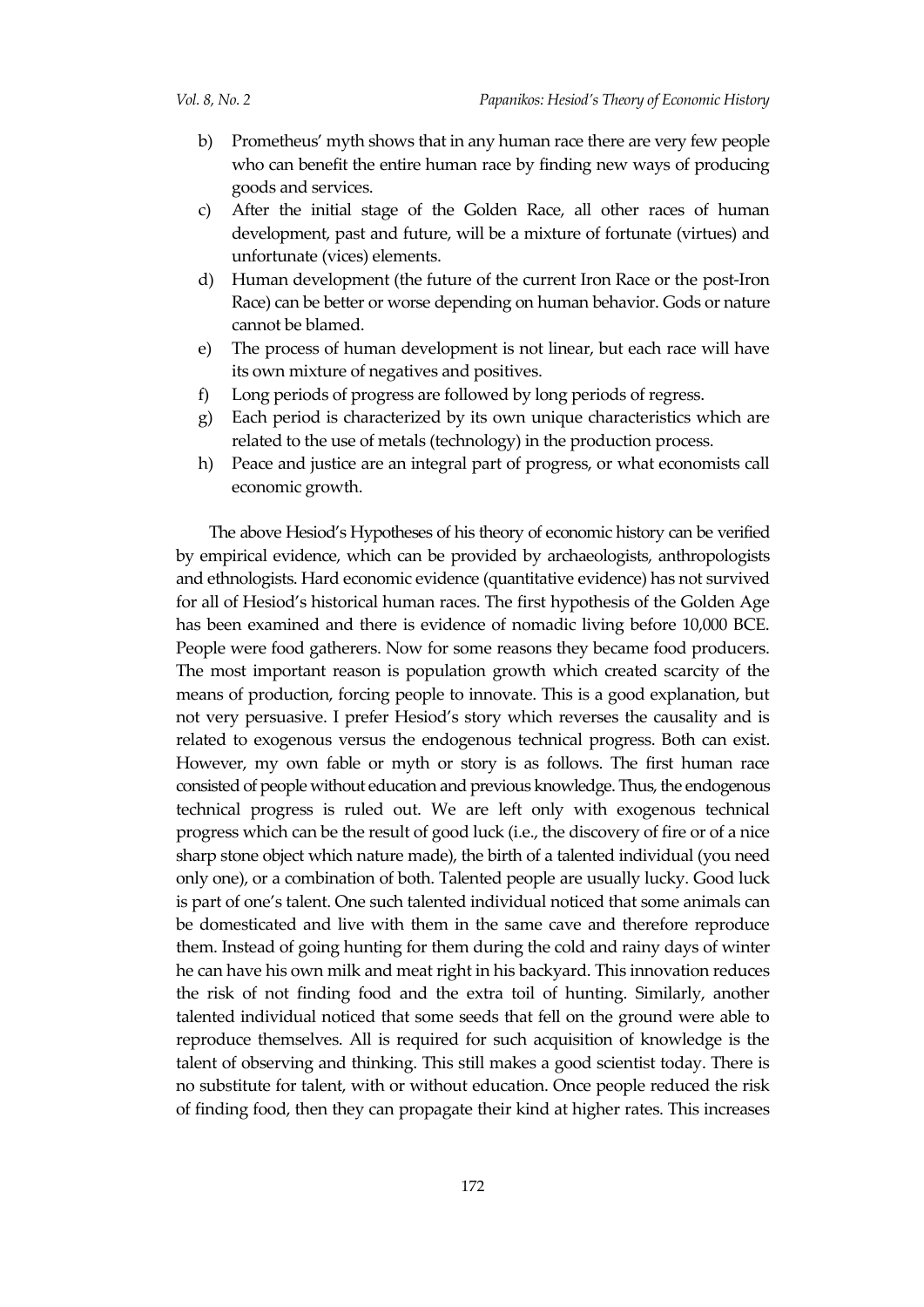population and therefore intensifies the scarcity problem which in turn makes new technology or wars the only way out. Technology is preferred because it increases further population, but war solves the problem by reducing population. Hesiod's Prometheus myth describes the above sequence of events.

### Bibliography

Allison, G. *Thucydides's Trap has Been Sprung in the Pacific*. Financial Times, 21 June 2012*.*

Baldry, H. C. "Hesiod's Five Ages." *Journal of the History of Ideas* 17, no. 4 (1956): 553-554.

- Clough, S. B., and R. T. Rapp. *European Economic History: The Economic Development of Western Civilization*. Third Edition. New York: McGraw-Hill, 1975.
- Fogel, R. W. "The Reunification of Economic History with Economic Theory." *The American Economic Review* 5, no. 102 (1965): 92-98.
- Goldin, C. "Cliometrics and the Nobel." *Journal of Economic Perspectives* 9, no. 2 (1995): 191- 208.
- Griffiths, J. G. "Archaeology and Hesiod's Five Ages." *Journal of the History of Ideas* 17, no. 1 (1956): 109-119.
- Harrison, J. E. *Prolegomena to the Study of Greek Religion*. London: Cambridge University Press, 1908.
- North, D. C., and R. P. Thomas. "The First Economic Revolution." *The Economic History Review, New Series* 30, no. 2 (1977): 229–241.
- Papanikos, G. T. *The Use of European History: Lessons for the 21st Century History.* Mimeo, 2005. Opening Speech at the *3rd International Conference on European History: From Ancient to Modern*. Athens, 29-31 December 2005. Athens: Cultural Center.
- \_\_\_\_. *The Use of History as a Tool of Policy-Making*. Mimeo, 2006. Opening Speech at the *4 th International Conference on History: From Ancient to Modern*. Athens, 28-31 December 2006. Athens: National Archaeological Museum of Athens.
- \_\_\_\_. "Military Spending, International Trade and Economic Growth in the Mediterranean Basin." *Athens Journal of Mediterranean Studies* 1, no. 2 (2015): 187- 194.
- \_\_\_\_. "Energy Security, the European Energy Union and the Mediterranean Countries." *Athens Journal of Mediterranean Studies* 3, no. 4 (2017): 341-354.
- \_\_\_\_. *What is History? An Assessment of Carr's Monograph.* Athens: Athens Institute for Education and Research (ATINER), 2020a.
- \_\_\_\_. "Thucydides and the Synchronous Pandemic." *Athens Journal of History* 7, no. 1 (2020b): 71-94.
- \_\_\_\_. "Works and Days." *Athens Journal of Business and Economics* (forthcoming).
- \_\_\_\_. "Hesiod's Place in the Economics Literature." *Athens Journal of Business and Economics* (forthcoming).
- \_\_\_\_. "Hesiod on Scarcity." *Athens Journal of Business and Economics* (forthcoming).
- Papanikos, G. T., and N. C. J. Pappas. "European History: Lessons for the 21st Century." Essays from the *3rd International Conference on European History*. Athens: Athens Institute for Education and Research (ATINER), 2006.
- Rosenmeyer, T. G. "Hesiod and Historiography." *Hermes* 85, no. 3 (1957): 257-285.